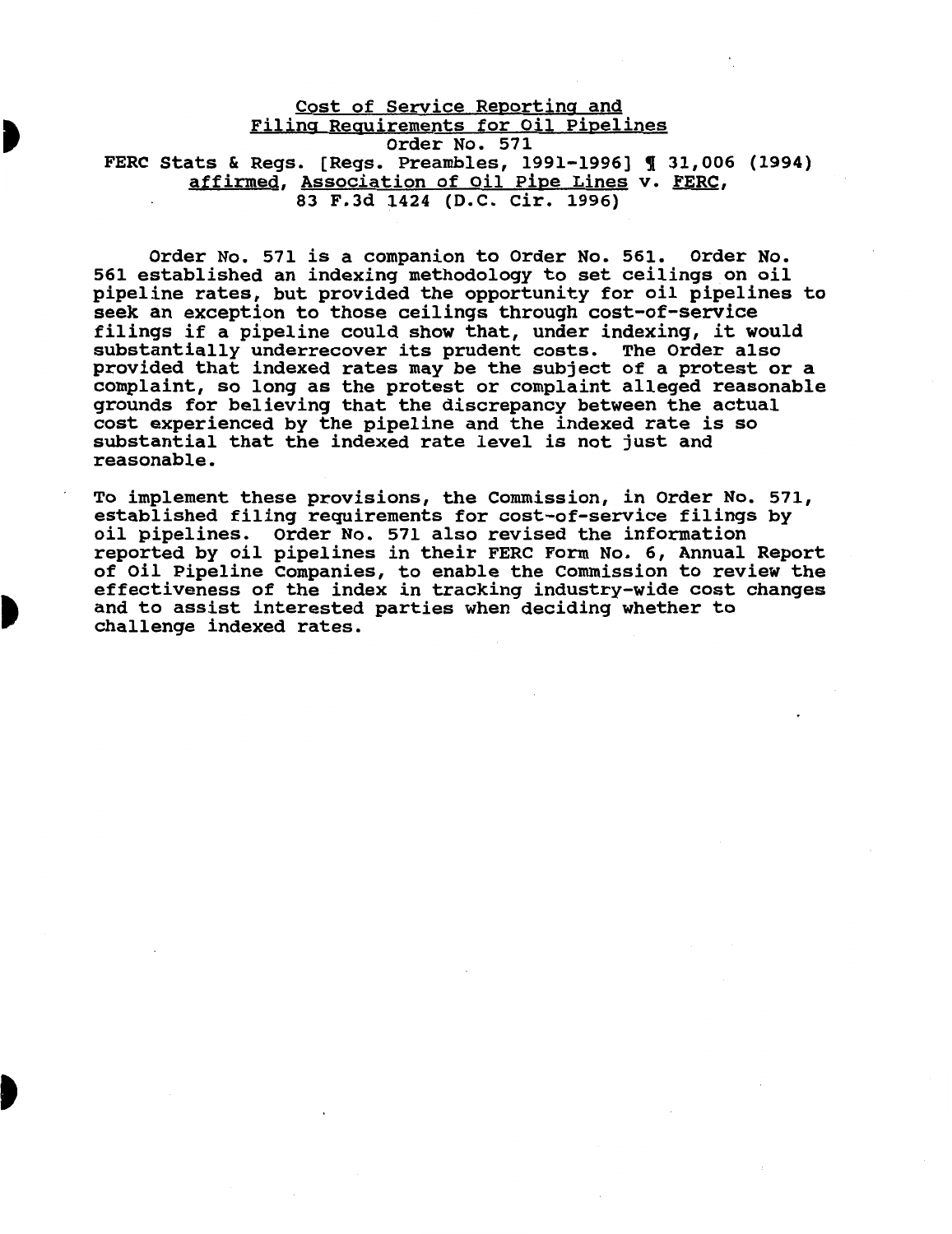Cost-of-Service Reporting and Filing Requirements for Oil Pipelines order No. 571 Final Rule FERC Stats. & Regs. [Regs. Preambles, 1991-1996] 1 31,006 (1994 affirmed, Association of Oil Pipe Lines v. FERC, 83 F.3d 1424 (D.C. Cir. 1996)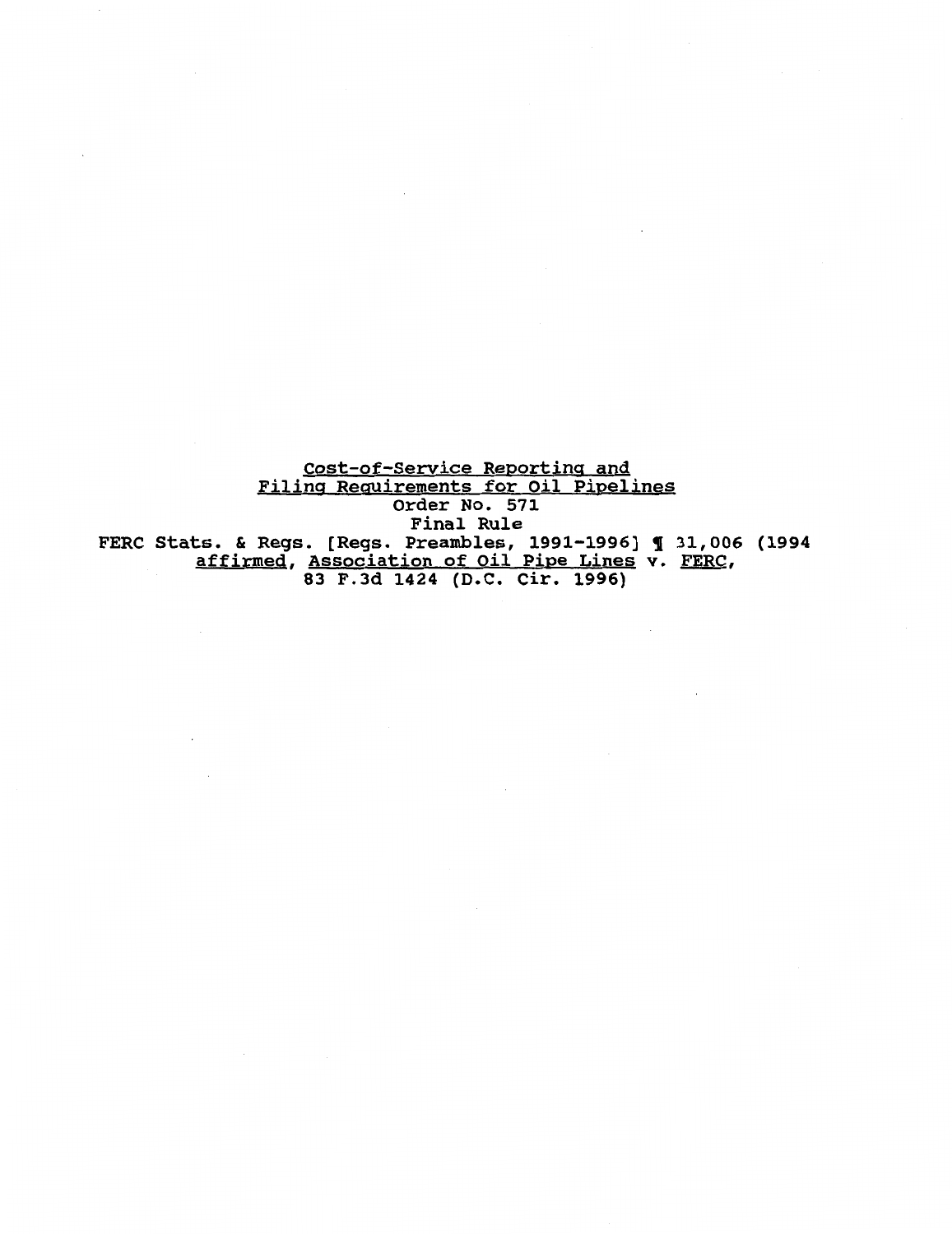f

the General Counsel, Federal Energy Regulatory Commission, 825 North Capitol Street, NE., Washington, DC 20426,  $(202)$   $208-0224$ .

SUPPLEMENTARY INFORMA-TION: In addition to publishing the full text of this document in the *Federal Register,* the Commission also provides all interested persons an opportunity to inspect or copy the contents of this document during normal business hours in Room 3104, 941 North Capitol Street, NE., Washington, DC 20426.

The Commission Issuance Posting System (CIPS), an electronic bulletin board service, provides access to the texts of formal documents issued by the Commission. CIPS is available at no charge to the user and may be accessed using a personal computer with a modem by dialing (202) 2(6.1397. To access CIPS, set your communications software to use 300, 1200, or 2400 bps, full duplex, no parity, 8 data bits an 1 stop bit. CIPS can also be accessed at 9600 bps by dialing (202) 208-1781. The full text of this proposed rule will be available on CIPS for 30 days from the date of issuance. The complete text on diskette in Wordperfect format may also be purchased from the Commission's copy contractor, La Dom Systems Corporation, also located in Room 3104, 941 North Capitol Street, NE., Washington, DC 20426.

# Order No. 571

The Federal Energy Regulatory Commission (Commission) in this order revises the information reported by oil pipelines in their FERC Form No.6, Annual Report of Oil Pipeline Companies (Form No. 6), and adopts filing requirements for cost-of-service rate filings by oil pipelines. The Commission also adopts rules for oil pipelines performing depreciation studies. Finally, the Commission is deferring at this time the requirement to file Form No. *6* on an electronic medium in addition to making a paper filing. These changes shall become effective January 1, 1995, concurrently with the new regulations promulgated by Order No. 561.<sup>1</sup>

*clarification,* Order No. 561-A, *59* FR 40243 (Ausust 8, 1994), *FERC Statutes* and *Rerufa·*  tions 131,000 (1994). Unless the context indi-

# nJ 31,oO&l

59 P.R. 59137 (November 16, 1994) 18 CPR Parts 342, 346, and 347

[Docket No. RM94-2-GOO; Order No. 571)

Coat-of-service Reporting and Filing **Requirements for Oil Pipelines** 

Issued October 28, 1994

AGENCY: Federal Energy Regulatory Commission

ACTION: Final rule.

SUMMARY: The Federal Energy Regulatory Commission is amending its regulations to establish filing requirements for cost-of-service rate filings for oil pipelines; filing requirements for oil pipelines seeking to establish new or changed depreciation rates; and new and revised pages of FERC Form No. 6, Annual Report for Oil Pipelines. These requirements are adopted as companions to Order No. 561, Revisions to Oil Pipeline Regulations Pursuant to the Energy Policy Act of 1992, published in the *Federal Register* on November 4, 1993. That order established an indexing methodology which would establish ceilings on oil pipeline rates. The Commission provided the opportunity for oil pipelines to seek an exception to indexing through a cost-of-service filing if the pipeline could show that, under indexing, it would substantially underrecover prudent costs.

EFFECTIVE DATE: This final rule is effective January 1, 1995.

FOR FURTHER INFORMATION CONTACT: Harris S. Wood, Office of

1( 31,006

<sup>&</sup>lt;sup>1</sup> Revisions to Oil Pipeline Regulations pursuant to Energy Policy Act, Order No. 561, 58 FR 58785 (November *4,* 1993), *FERC* Statutes and *Regulations* f 30,985 (1993), *order on* reb~ and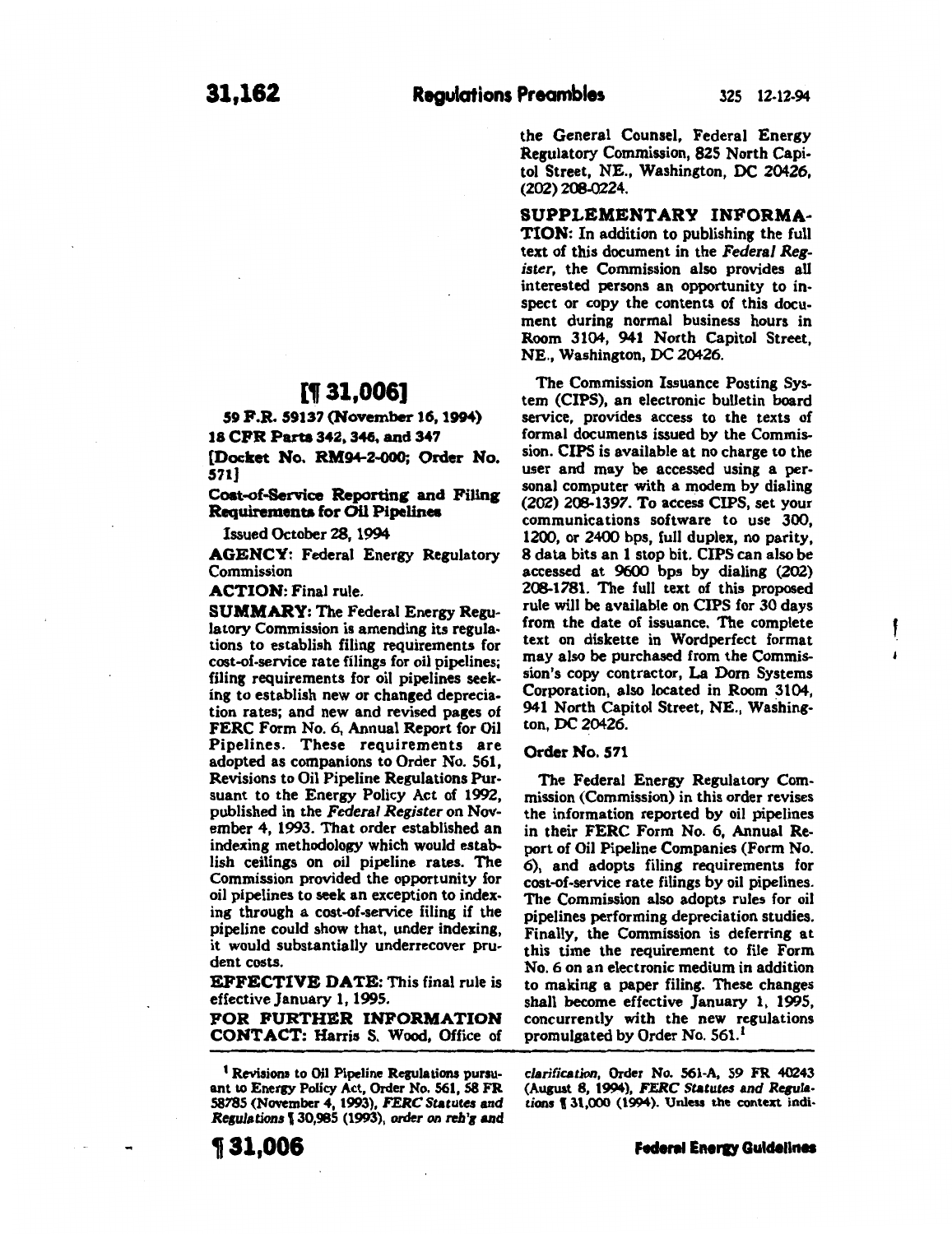#### I. Introduction

This proceeding is a companion to Order No. 561. In Order No. 561, the Commission established. an indexing methodology, which would establish ceilings on oil pipeline rates, to be used by oil pipelines as the generally applicable and simplified ratemaking methodology for oil pipelines on or after January 1, 1995. The Commission provided the opportunity for oil pipelines to seek an exception to indexing through a cost-of-service filing if the pipeline could show that, under indexing, it would substantially underrecover prudent costs. Further, the Commission provided that rates for new services could be established either through settlement or by use of a cost-of-service methodology.<sup>2</sup>

In Order No. 561, the Commission recognized that cost-of-service rate filing information would be necessary for oil pipelines to justify seeking rate increases under the cost-of-service alternative, should they choose to use this methodology, and for interested parties to decide whether to challenge proposed cost-of-service rates. The Commission also recognized that Form No.6 might need to be revised to enable review of the effectiveness of the index in tracking industrywide cost changes and for interested parties to decide whether to challenge indexed rates.

The present rule adopts regulations specifying the information that must accompany oil pipelines' cost-of-service rate filings and requested changes in depreciation rates, and modifies and streamlines Form No.6.

## II. Public Reporting Requirement

The Commission estimates the public reporting burden for the collections of information under the final rule will be reduced for Form No. 6 by approximately seven percent and will, in effect, remain unchanged for rate filings, since the Commission is here codifying the information to be provided which the Commission's

(Footnote Continued)

cates otherwise, all references to Order No. 561 include Order No. 561-A.

z 18 CFR § 342.2. In Docket No. RM94-1-000, Market-Based Ratemakins for Oil Pipelines, the Commission elicited comments on its proposal to permit oil pipelines to seek market-based rates and the appropriate standards for making a determination that a pipeline lacks significant

**Federal Energy Regulatory Commission** 

staff in the past has requested from oil pipelines that have made cost-of-service rate filings. The information will be collected on Form No. 6, "Annual Report of Oil Pipeline Companies" and FERC-550 "Oil Pipeline Rates: Tariff Filings."<sup>3</sup> These estimates include the time for reviewing instructions, researching existing data sources, gathering and maintaining the data needed, and completing and reviewing the collection of information. The current annual reporting burden associated with these information collection requirements is as follows:

Form No. 6: 22,200 hours, 148 responses, and 148 respondents; and

FERC-550: 5,350 hours, 535 responses, and 140 respondents.

The final rule will reduce the existing reporting burden associated with Form No.6 by an estimated 1,628 hours annually, or an average of 11 hours per response based on an estimated 148 responses. This estimate includes the addition of two new schedules, the elimination of several schedules, and increasing the reporting thresholds for which oil pipelines must analyze and report certain data.

Comments regarding these burden esti· mates or any other aspect of these collections of . information, including suggestions for reducing this burden, can be sent to the Federal Energy Regulatory Commission, 941 North Capitol Street, N.E., Washington, DC 20426 [Attention: Michael Miller, Information Services Di· vision,  $(202)$  208-1415]; and to the Office of Information and Regulatory Affairs of OMB (Attention: Desk Officer for Federal Energy Regulatory Commission), FAX: (202) 395-5167. .

#### III. Background

On October 22, 1993, the Commission issued a Notice of Inquiry (NOI) concerning the information to be included by an oil pipeline in a cost-of-service rate filing, and on potential changes to Form No. 6.

market power. This matter is the subject of a Final Rule in Docket No. RM94-1-000, issued contemporaneously.

<sup>3</sup> FERC-550 is the designation covering oil pipeline tariff filings made to the Commission.

4 Coat-of-Service Filing and Reporting Requirements for Oil Pipelines, Notice of Inquiry,

**t31,006** 

.<br>I do seu carre de la carregula del control de la carrella.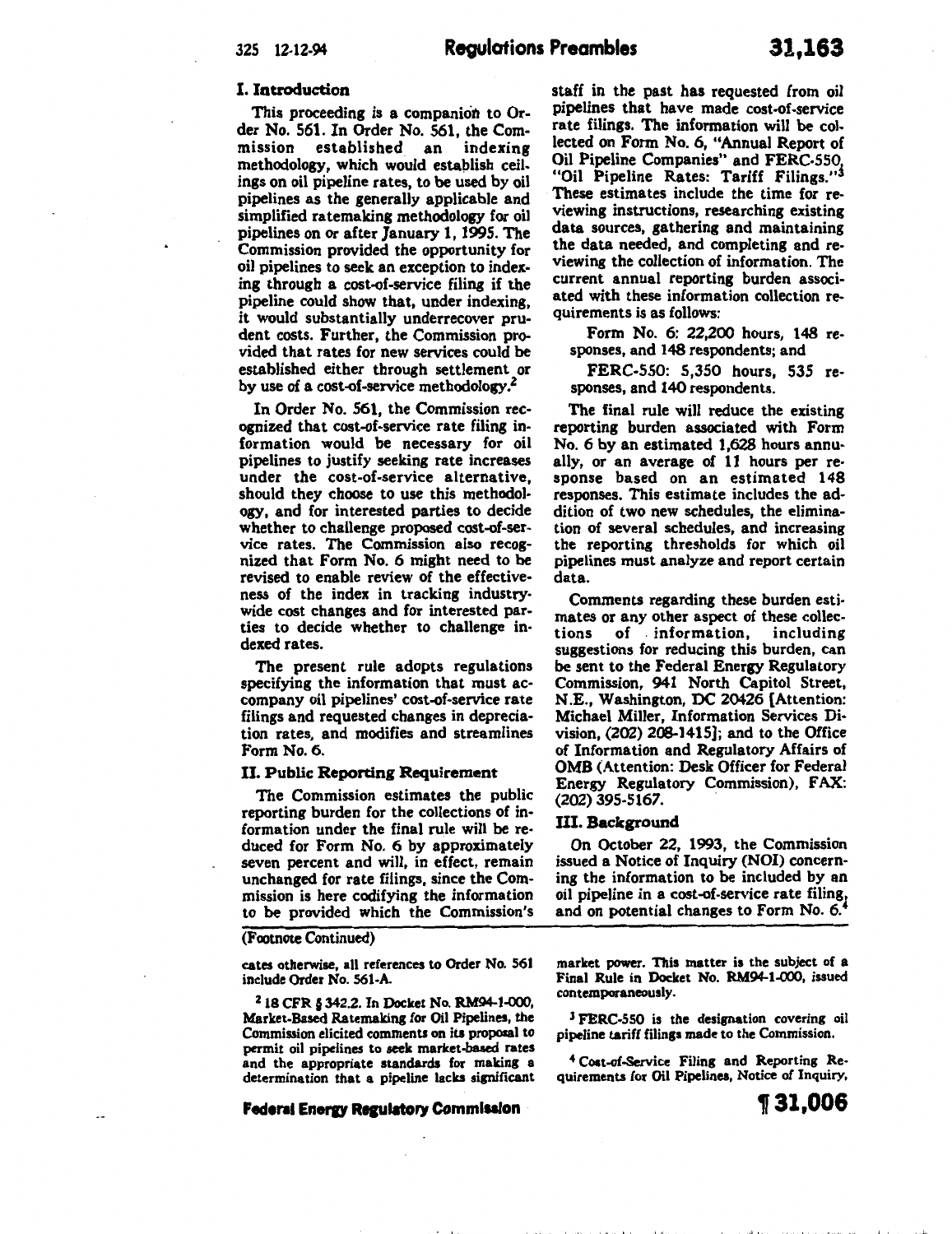In the NOI, the Commission invited com· ment on what action would be appropriate to develop a final rule with respect to cost-of-service rate filings, whether and to what extent its Form No. 6 should be revised in light of Order No. 561, and whether and to what extent it should establish additional requirements with respect to an oil pipeline's depreciation studies.

On July 28, 1994, the Commission issued a Notice of Proposed Rulemaking  $(NOPR).$ <sup>5</sup> In the NOPR, the Commission proposed that oil pipelines seeking cost-ofservice rates would be required to file specific data conforming to the Order No. 154-B methodology.6 The Commission also proposed to revise and streamline Form No. 6, and proposed that Form No. 6 data would be filed on an electronic medium. Finally, the Commission proposed certain rules for oil pipelines performing depreciation studies. The changes were proposed to be made effective January 1, 1995.7

The Commission received fourteen sets of comments.<sup>8</sup> After analyzing those comments as discussed below, the Commission is adopting the rules proposed in the NOPR, except for the electronic reporting requirement for Form No. 6, with minor modifications and with clarifying statements. Although the Commission has procured the software development tool, the electronic version of the Form No. 6 application has not yet been developed. Therefore, the Commission is deferring the electronic reporting requirement at this time, pending development and test· ing of the necessary electronic version of the Form No. 6 application. Once that process is complete, the Commission in-

(Footnote Continued)

*S8* FR 58817 (November 4, 1993), *FERC Stat· utes and Replations* f 35,528 (October 22, 1993).

5 Cost-of-Service Filing and Reporting Requirements for Oil Pipelines, Notice of Proposed Rulemaking, 59 FR 40493 (August 9, 1994), **FERC Statutes and Regulations Proposed Regu**lations **f** 32,509 (July 28, 1994).

<sup>6</sup> Opinion No. 154-B methodology is derived from the Commission's opinions in *Willisms Pipe Line Company,* Opinion No. 154-B, 31 FERC 161,377 (1985), on rehearing, Opinion No. 154-C, *Williams Pipeline* Company, 33 FERC f 61,327 (1985); and *ARCO Pipe Line*  tends to issue a final rule providing for the electronic filing of Form No.6.

# IV. Coet-of-8ervice Fling Requirementa

The Commission is adding a new Part 346 to its regulations that sets forth the threshold filing requirements for oil pipelines seeking to establish initial rates on a cost-of-service basis, or to pursue a costof-service alternative to indexing as a means of establishing just and reasonable rates. The Commission is also amending sections 342.2 and 342.4 to reflect the addition of Part 346.

## A. *Authority for Filing Requirements*

AOPL argues that the Commission's proposed cost-of-service rate filing requirements represents an improper attempt to modify the Interstate Commerce Act's  $(ICA)^9$  rate filing scheme, ignores the mandate of the Act of 1992 to reduce regulatory burdens and costs through streamlined procedures, and imposes undue burdens on pipelines proposing cost· based rates.<sup>10</sup> AOPL asserts that a pipeline need only file a notice of a rate change, not the supporting documents underlying that rate change, unless its rates have been called into question.<sup>11</sup>

The Commission's filing requirements for oil pipeline rate changes fully comport with the Act of 1992 and the ICA. The Act of 1992 required the Commission to establish a simplified and generally appli· cable ratemaking methodology for oil pipelines in accordance with the just and reasonable standard of the ICA. Order No. 561 has done so by adopting an index method. Cost-based rates are a part of this scheme but are allowed a pipeline only as an alternative to indexing, and only if the pipeline can meet certain

Company, Opinion No. 351, 52 FERC **161.055** (1990), on rehearing, Opinion No. 351-A, *ARCO Pipe* Line *Company,* 53 FERC f 61,398 (1990).

7 Electronic reporting of Form No. 6 was proposed to commence with the reporting year 1995 reports, due on or before March 31, 1996.

<sup>8</sup> A list of commenters is contained in Appendix A to this order.

9 49 App. U.S.C. §1 (1988).

10 AOPL, pp. 29-39.

11 AOPL, pp. 36-39.

,31,006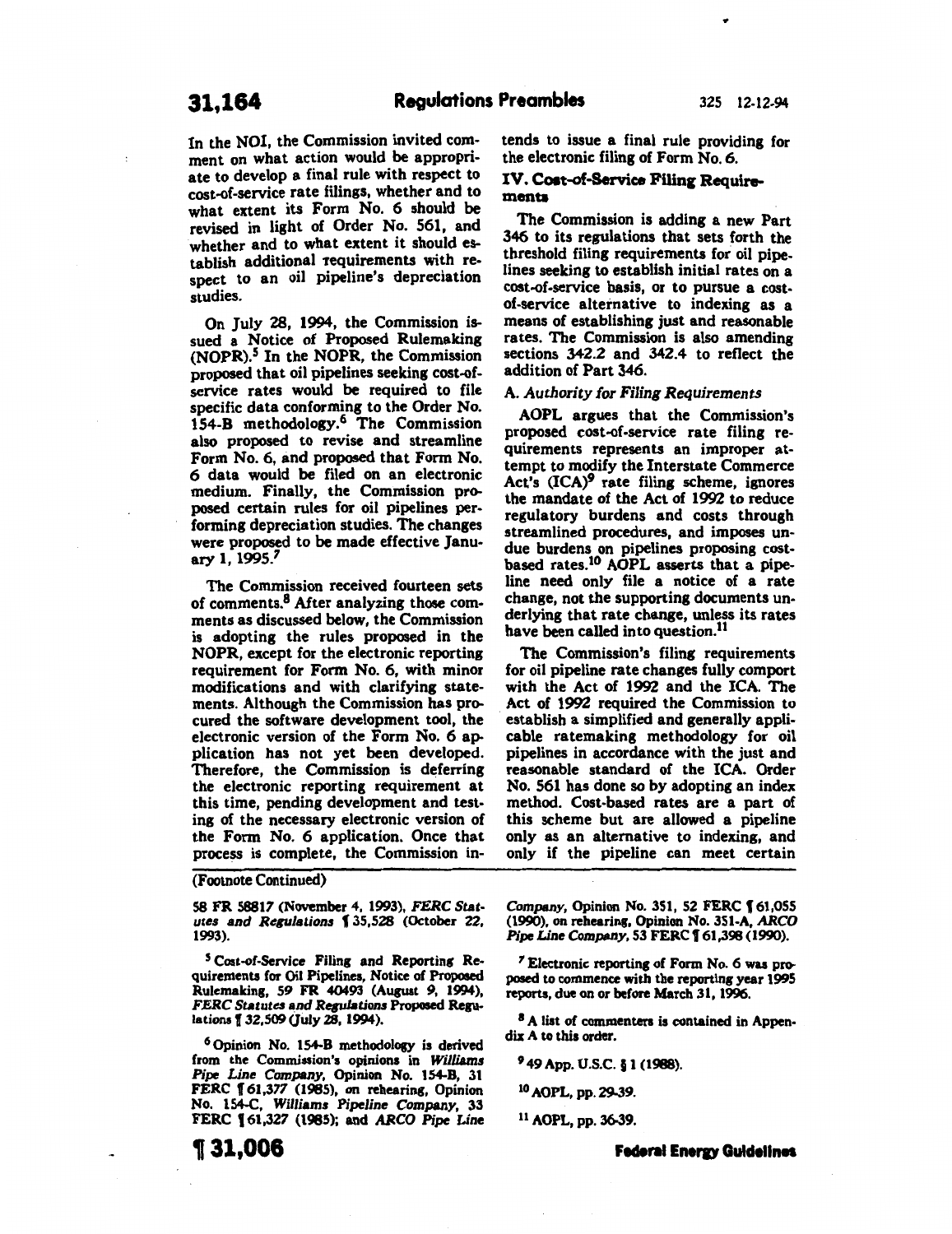threshold conditions. Thus, the pipeline must demonstrate at the outset that it meets the substantial divergence test of Order No.  $561$ -i.e., that there is a substantial divergence between the actual costs experienced by the pipeline and the rate resulting from application of the index such that rates at the indexed ceiling level would preclude the pipeline from charging a just and reasonable rate.12 The threshold filing requirements for cost-ofservice ratemaking adopted in this rule are the means that the Commission has decided are necessary for a pipeline to make a *prima* facia demonstration that it should be allowed to pursue the cost-ofservice alternative as a means of establishing just and reasonable rates. The materials required to be filed with a costof-service optional filing thus are designed to address the threshold issue of whether there is such a substantial divergence as to warrant a cost-of-service filing. A mere notice of rate change alone would fail to show good cause for a pipeline's departure from indexing, or why it should be allowed to change its rates outside the basic indexing scheme. As to AOPL's claim that the cost-of-service filing requirements impose undue burdens,<sup>13</sup> a pipeline can always choose not to pursue this alternative to indexing and stay with rate changes under indexing.

Contrary to AOPL's assertion,<sup>14</sup> the Commission is following the statutory scheme applicable to oil pipeline rate filings. If a pipeline desires to depart from the ordinary scheme of rate changes based on the index and seek rate changes based on its cost of service, it is up to the pipeline to meet the special circumstances of the rules, and it is reasonable for the Commission to require a threshold filing from the pipeline to demonstrate that it does.15

AOPL claims that the pipeline should not be required to establish an initial case for cost-based rates at the initial filing stage.<sup>16</sup> It claims that to require the pipeline to shoulder a burden of proof regarding cost-based rates prior to knowing

<sup>13</sup>AOPL, p. 8.

14 AOPL, p. 36.

-

<sup>15</sup> Section 12(1) of the ICA provides: "The Commission is authorized and required to execute and enforce the provisions of this chapter.

**Federal Energy Regulatory Commission** 

whether the rate has been challenged is contrary to any notion of streamlining, and it argues that the pipeline should not be required to provide extensive threshold justification for each cost-based rate.<sup>17</sup> Further, AOPL asserts that the pipeline may choose some method other than the Opinion No. 154-B method to justify its cost-based rates, such as a stand-alone cost showing.

The Commission's cost-of-service filing requirements are not designed to provide information in sufficient detail for a pipeline to shoulder its burden of proof regarding cost-based rates if they are challenged. Rather, the burden is on the pipeline to demonstrate only that its rates at the index ceiling would substantially diverge from its actual costs to such an extent that the indexed ceiling rates would not be just and reasonable. If a pipeline's rates are challenged, it must demonstrate that the challenged rate, if based on cost, is just and reasonable, which may include an appropriate rate design and cost allocation to justify the rate. Additional information can be supplied by the pipeline to justify its challenged rates, including, if it chooses, a stand-alone cost showing. This, however, does not negate the importance of the initial showing that is required of the pipeline in order to justify departure from indexing.

#### B. *Cost-of-Service Methodology*

AOPL and Marathon argue that the Opinion No. 154-B methodology is inadequate for establishing rates. AOPL asserts that this methodology has never been used to set individual rates, and continues to argue for a stand-alone cost methodol-<br>ogy.<sup>18</sup> As explained in Order No. 561, the regulations providing for an Opinion No. 154-B submission are merely the filing requirements for the cost-of-service alternative to indexing. An oil pipeline seeking cost-of-service rate treatment for some or all of its rates will submit the information required by new Part 346. Absent challenge to the rates proposed, that is all that is required of the oil pipeline. Mat-

16 AOPL, pp. 36-39.

17 AOPL, p. 31.

<sup>18</sup> AOPL, pp. 25-28.

, **31,006** 

 $12$  18 CFR § 342.4(a).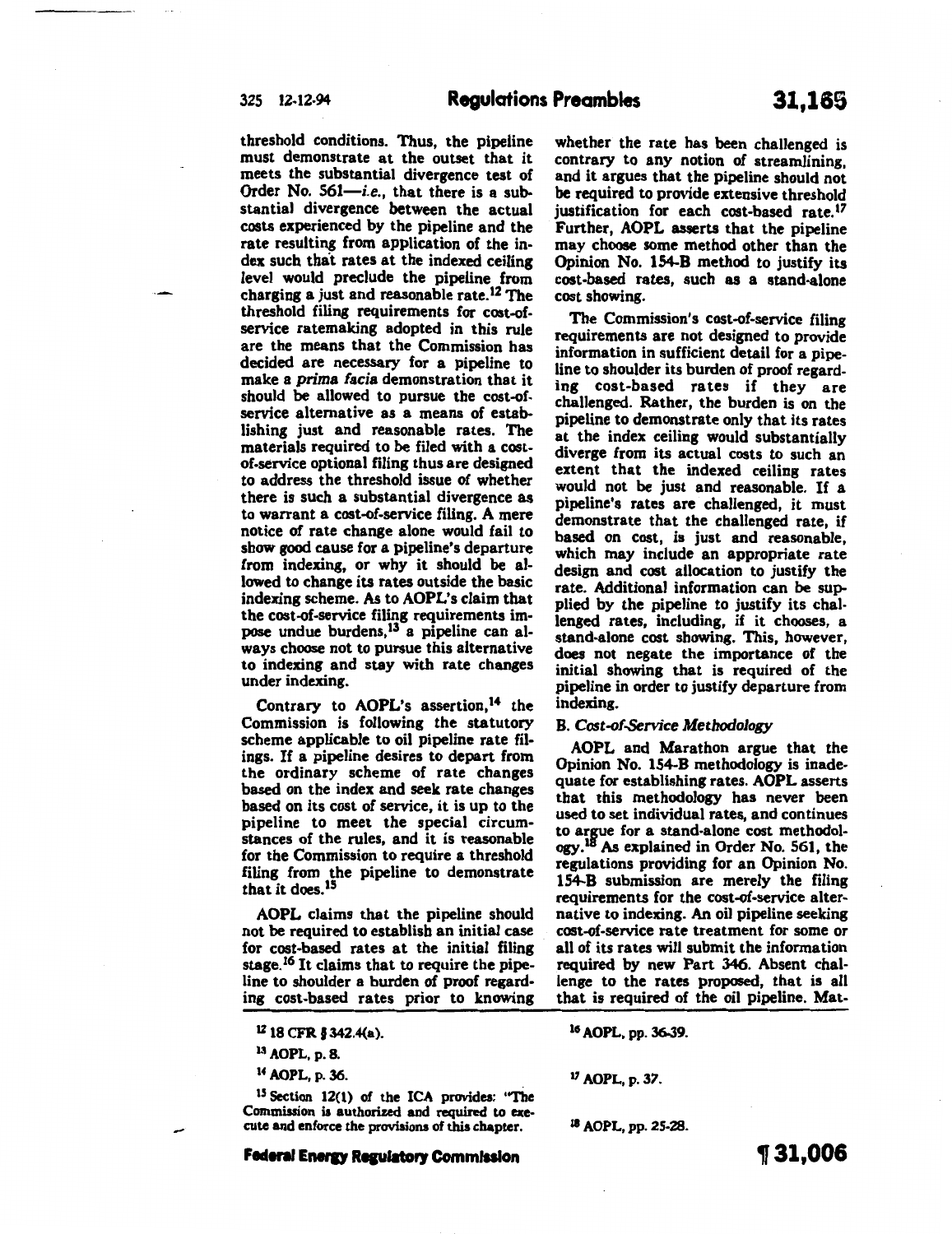ters of rate design and cost allocation will be at issue only if the rates are protested and a hearing is conducted.<sup>19</sup> As the Commission stated in Order No. 561-A, the issues of fully-allocated costs for oil pipelines have not been determined in a fully litigated case by this Commission under the ICA.20 The Commission also stated that proponents of costing methodologies other than fully-allocated costs will not be precluded from advocating such methodologies in individual cases.<sup>21</sup> The Commission reaffirms that statement here.

Chevron suggests that the filing requirements should include a requirement that the carrier provide cost allocation and rate design schedules with its rate filing.<sup>22</sup> The Commission will not adopt this recommendation, since there will be no need for allocation and rate design information except at a hearing on a challenged cost-of-service rate filing. Thus, the Commission does not believe that a point-to-point rate showing, for example, is necessary as a filing requirement. The burden that this requirement would impose is not justified, particularly since the cost-of-service methodology is an alternative to indexing, and the initial filing need only show that there is a substantial divergence between the costs of the pipeline, as reflected in Statement A, and the revenues that would be produced by the indexed ceiling rates, as reflected in Statement G.<sup>23</sup>

Similar requests are made by Alaska and Total.<sup>24</sup> These commenters also request that the Form No. 6 data be provided in such a fashion. For the same reasons, the Commission will not adopt these suggestions.

AOPL urges the Commission to discard Opinion No. 154-B, arguing that this must have been Congress' intent in passing the Act of 1992.25 To the contrary, Congress mandated only that the Com-

19 The Commission has never established individual rates for oil pipelines on a cost-of-service basis, since no contested case has come to the Commission for final decision on issues of cost allocation and rate design. However, nothing in the Opinion No. 154-B costing methodology would limit the Commission in deciding how to allocate costs to establish individual rates.

20 Order No. 561-A, *FERC Statutes and Regulations* f 31,000, at p. *31,107.* 

<sup>21</sup> FERC Statutes and Regulations \[ 31,000, at p. 31,107 (1994).

**t31,006** 

mission establish a simplified and generally applicable ratemaking methodology. It did not specify what methodology should be used. The Commission has given full weight to the Congressional intent by providing that indexing will be the simplified and generally applicable methodology for oil pipeline ratemaking. Under this scheme, cost of service continues only as an option that pipelines may choose to use if they meet the threshold requirement.26

AOPL further argues that pipelines should be allowed to use a variety of methods to justify individual rate changes.27 Buckeye also seeks alternatives to indexing for partly competitive pipelines to use in less competitive markets.<sup>28</sup> These issues are beyond the scope of this rulemaking, but parties are free to make proposals in individual cases.

ARCO seeks clarification of several items. It first asks that the Commission require that pipelines seeking to use a cost-of-service approach file a full systemwide cost-of-service. Protestants then would be required to be specific in their protests.29 The Commission has determined that the Opinion No. 154-B filing will be required for a cost-of-service filing, and that a cost allocation and rate design showing would only be required if the pipeline's rates are protested. This will reduce the burden on the pipeline and the Commission in those cases where there is no protest. The information required to be filed by Part 346 of the regulations adopted by this order will be sufficient for a cost-of-service showing if there are no protests.

ARCO further requests clarification that, if a pipeline can show that its total revenue requirement is not being met, it may charge cost-of-service rates above the index without any other showing, and that, in that case, no information on

zz Chevron, p. *7.* 

23 See 18 CFR § 346.2(c)(1) and (7).

Z4 Alaska, pp. 1-2 and the appendices to its comments; Total, p. 1.

zs AOPL, p. 19.

Z6 See 18 CFR § 342.4(a), adopted by Order No. 561-A

*Z1* AOPL, p. 28.

<sup>28</sup> Buckeye, pp. 2-4.

<sup>29</sup>ARCO, p. 3.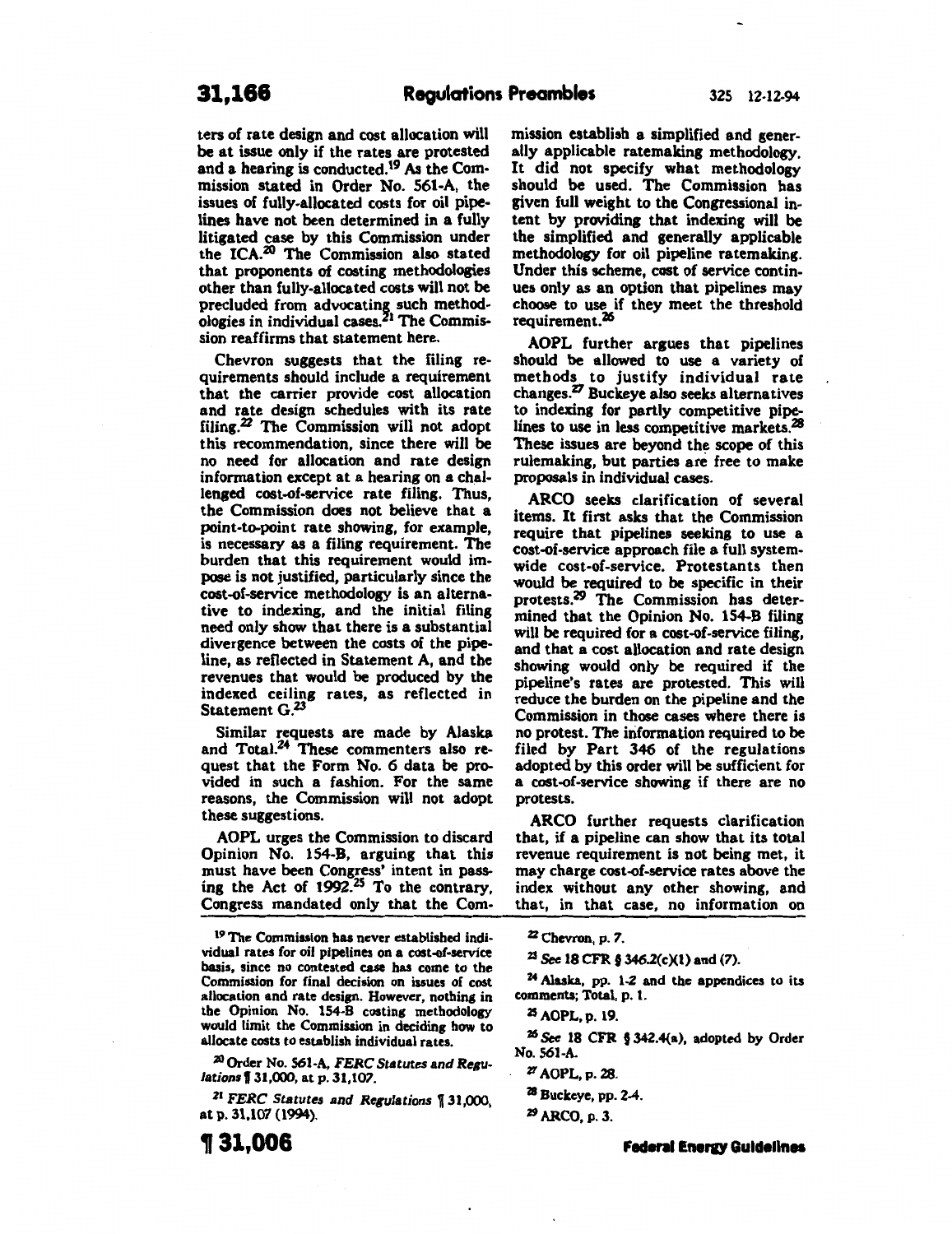point-to-point rates would be filed except in an investigation.<sup>30</sup> ARCO is generally correct. All a pipeline need show to make a prima facie case under the cost-of-service alternative is that the revenues to be produced by the indexed ceiling rates substantially diverge from its costs. Upon challenge, however, the pipeline must provide data supporting its proposed individual rates, including allocation ·and rate design. It will not be allowed to charge rates higher than its properly allocated costs would justify for any one service.

ARCO further seeks clarification of when in the process a pipeline must demonstrate prudence of its costs.31 It asserts that a pipeline should be required to demonstrate prudence only when a serious doubt is raised. In this, too, ARCO is correct. A protestor must first raise a reasonable challenge as to the prudence of the pipeline's costs, and then the pipeline will have the burden of establishing the prudence of those costs.

The Commission will continue to use the Opinion No. 154-B methodology for oil pipelines seeking to use a cost-of-service methodology.

#### C. Filing Requirements Adopted

As required by Order No. 561, a pipeline seeking to change rates is required to file a transmittal letter containing the previous rate for the same movement or service, the applicable ceiling rate for the movement in question, and the new proposed rate.32 This is all that is required to justify a rate change within the index.

In this rule, the Commission requires a pipeline to file additional information if it is filing for a cost-of-service rate above the indexed rate ceiling, or as support for an initial rate. This information will permit a pipeline to establish an initial case for cost-of-service rates. The additional filing requirements provide sufficient information for a preliminary cost-of-service showing. If the Commission institutes an investigation into a pipeline's rates, additional information may be required of the pipeline. The new filing requirements are set forth in new Part 346 of the Commission's regulations.

Part 346 also contains the definition of the terms "base period" and "test pe-

31 ARCO, pp. 8-9.

**Federal Energy Regulatory Commission** 

riod." The definitions of these terms are consistent with the definitions of similar terms in the Regulations under the Natural Gas  $Act<sup>33</sup>$  applicable to natural gas pipeline companies.

The oil pipeline must file the following statements and supporting work papers to support either an initial rate developed on a cost-of-service basis or a change in rates using the cost-of-service methodology.

#### Statement A-Total Cost of Service

This statement shows the calculation of the Total Cost of Service for a pipeline.

# Statement B-Operation and Maintenance

This statement shows the operation, maintenance, administrative and general expenses, and depreciation and amortization expenses.

# Statement C-Overall Return on Rate Base

This statement shows the derivation of the return on rate base consisting of deferred earnings, equity and debt ratios, weighted cost of capital, and costs of debt and equity.

# Statement D-Income Taxes

This statement shows the calculation of the Income Tax Allowance.

#### Statement E-Rate Base

This statement shows the calculation of the return rate base required by the Opinion No. 154-B methodology to derive the cost of service.

# Statement F-Allowance for Funds Used During Construction

This statement shows the calculation of the Allowance for Funds Used During Construction (AFUDC).

# Statement G-Revenues

This statement shows the revenues at the effective, proposed, and indexed ceiling rates.

Details of the various statements and supporting schedules are found in new Part 346 of the regulations.

### V. Form No. 6 Reviaiona

In the NOPR, the Commission proposed several changes to Form No. 6, the

<sup>32</sup> 18 CFR §342.3(b).

33 See 18 CFR § 154.63(e)(2)(i).

j l I if ,.;;f!

<sup>30</sup>ARCO, pp. 3-5.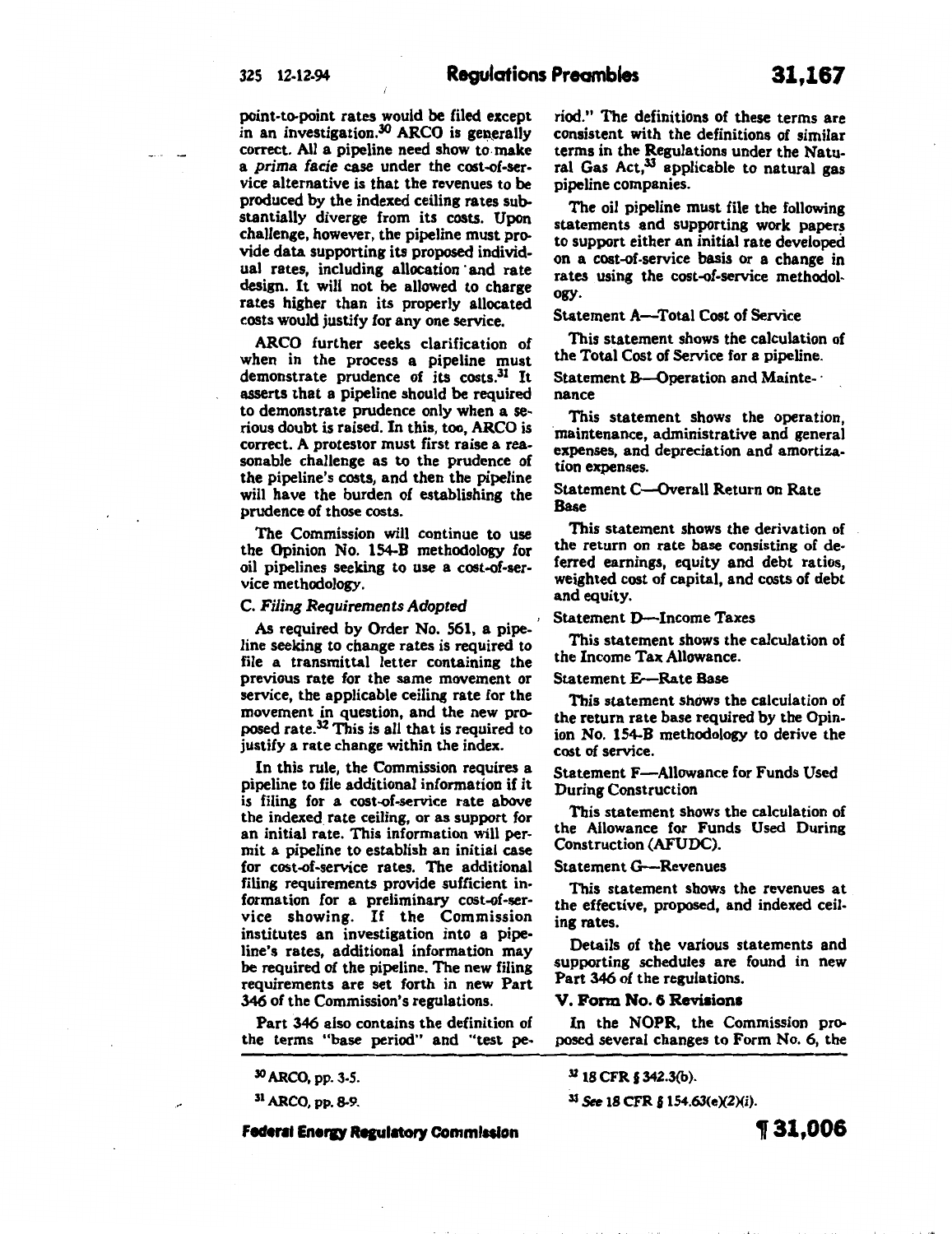Annual Report for Oil Pipelines. These changes were proposed to provide information that would be necessary for the implementation of Order No. 561, and to update and streamline the informatior, required of oil pipelines.

A. *New Schedule* 

A new schedule, page *700,* Annual Cost of Service Based Analysis Schedule, was proposed to be added to Form No; 6 showing basic information needed for a review of rate filings made within the index cap. The new schedule would require each pipeline company to report, as of the end of the reporting year and the immediately preceding year, its Total Annual Cost of Service (as calculated under the Order No. 154-B methodology), operating revenues, and throughput in barrels and barrel-miles. This schedule would permit a shipper to compare proposed changes in rates against the change in the level of a pipeline's cost of service. It would also permit a shipper to compare the change in a shipper's individual rate with the change in the pipeline's average company-wide barrel-mile rate. Underlying calculations of and supporting data for these figures need not be reported in Form No. 6. Of course, the oil pipeline will be expected to be consistent in its application of the Opinion No. 154-B methodology from year to year to permit valid comparisons of data from one year to the next. If it makes major changes in its application of the methodology, it must report that it has done so, and recalculate the prior year's cost of service to reflect such a change. While the Commission believes that the Opinion No. 154-B methodology is well-defined and for the most part generally understood in the industry, it is modifying the instructions for page 700 to require that the pipeline describe any change in application of Opinion No. 154-B made from past years in its calculation of total cost of service, and to require that the changed application be reflected on page 700 for the calculation of the total cost of service for the prior reporting year as well.

The commenters supporting the use of page 700 recommended that the pipeline

34 Total, pp. 1-Z, Alaska, p. Z, Chevron, pp. 3-5.

35 Chevron, p. 5, Alaska, pp. l·Z, Alberta, pp. 2-3.

be required to report its cost of service on each separate system operated by the pipeline.34 Moreover, some commenters recommended that substantial additional information be required on page 700, set· ting forth in detail additional information and the assumptions used in the calculations. 35 Alberta recommended that the cost-of-service reporting requirements be implemented for Form No. *6* expense and income statements to streamline shipper review of the individual cost components, thereby making the information contained in page *700* consistent, from an accounting standpoint, with the other information contained in Form No. 6.36

The pipelines, on the other hand, strenuously objected to the use of page 700 as a rate review tool and as a monitoring tool, asserting that it is misleading, burdensome, and duplicative.37

Contrary to what appears to be the assumption by most commenters, page 700 is designed to be a preliminary screening tool for pipeline rate filings. It is not intended to be the information which, in itself, either forms the basis of a Commission decision on the merits of a pipeline filing, or demonstrates that the pipeline's proposed or existing rates are just and reasonable. Rather, it should provide a means whereby a shipper can de· termine whether a pipeline's cost of service or per-barrel/mile cost is so substantially divergent from the revenues produced by its rates to warrant a challenge that requires the pipeline to justify its rates. Therefore, the additional information suggested by the commenterse.g., specifying the achieved rate of return, rate of return assumptions, and the debt and equity components--will not be required.

Moreover, the Commission is not here attempting to require a pipeline to demonstrate with precision its cost-of-ser· vice attributable to each individual pipe· line system it operates. If the pipeline seeks a cost-of-service rate for some or all of its rates, it will be required at that time to demonstrate that its properly al· located costs justify such rate treatment. This, however, will be left to individual

<sup>36</sup>Alberta, p. z.

37 AOPL, pp. 8-15, ARCO, pp. 9-14, Marathon, pp. 1-4.

**,31,006**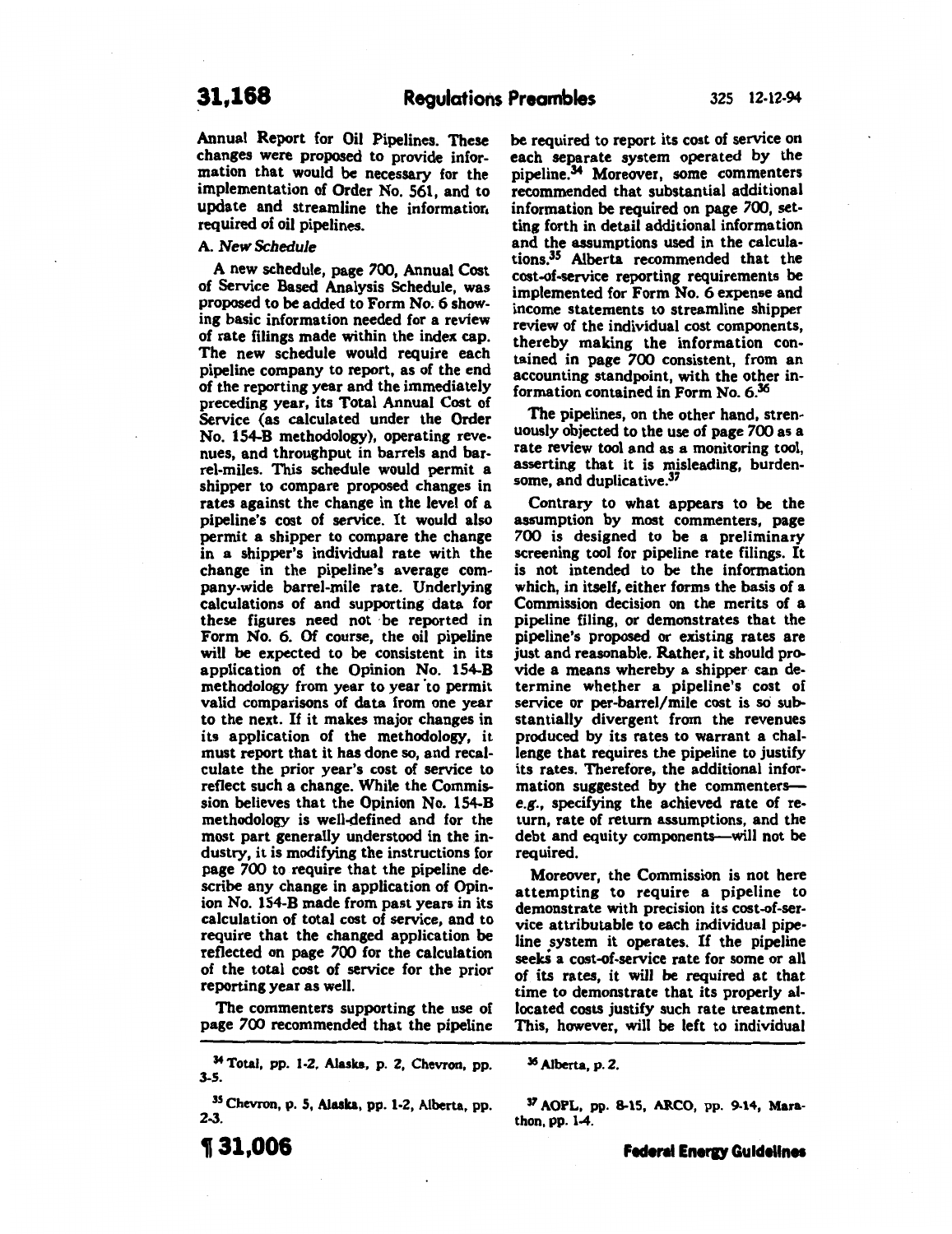cost-of-service rate filings, not required as a part of Form No.6, which is and shall remain primarily a financial report.

Requests that the pipelines be required to file separate cost-of-service information for each individual system are denied. Likewise, the recommendations of the pipelines that page 700 be discarded will be denied. The Commission finds that the information contained in a single place in Form No.6 will be useful in its monitoring of the performance of the index, and that the information may indeed be useful as a "substantial divergence" screen, as suggested by TE Products Pipeline.<sup>3</sup> Any additional burden should be minimal on the pipelines in deriving an Opinion No. 154-B cost of service on an annual basis, since much of the basic information is available in its Form No. 6. As explained above, the use of the page 700 should be limited and should not be misleading. As Marathon and AOPL point out, some of the information is already included in other schedules in Form No. 6. However, the Commission finds that having the information displayed on a single page *700* will make it easier for the Commission and other interested parties to analyze.

Davis<sup>39</sup> suggests that the Commission define "substantial divergence as being a percentage [variation]...." The Commission will not adopt this suggestion, inasmuch as what constitutes a "substantial divergence" may depend on factors other than a simple percentage variation in costs and revenues. Therefore, the Commission concludes that whether a substantial divergence exists should be determined on the facts of individual cases, not generically.

Chevron suggests that use of page *700*  is likely to be meaningless as a monitoring tool, since the Commission is likely to get numerous interpretations of how the Opinion No. 154-B methodology should be implemented, thereby resulting in a compilation that does not reflect actual changes in costs on an industry-wide basis.40 As previously stated, the Commission will require that any change in application of the Opinion No. 154-B methodology from one year to the next be described and reflected in the total cost of

38TE Products, p. 1.

39 Davis, p. 2.

◢

service calculations appearing on page *700.* Moreover, the compilation of data from page *700* will be only a part of the evidence used by the Commission for monitoring how the index tracks industry cost changes.

Upon consideration of the comments, the Commission has determined that Form No. 6 should contain information that will permit its use for a number of purposes: reviewing changes in rates made by use of the index, monitoring existing rates, and analyzing and auditing finances. At present, the primary focus of Form No. 6 is on financial accounting information that is gathered based on accounting principles which are different in some respects from the ratemaking principles used to establish rates for oil pipelines. To serve as a tool to evaluate the performance of the index and future changes in oil pipeline rates using the index methodology, Form No. 6 will be revised to include additional information.

Revisions to Form No.6 are needed to provide at least a preliminary basis for shipper assessments of filed rate changes under Order No. 561. Form No. 6 data should be complete enough to enable an evaluation of whether a proposed rate change under indexing substantially exceeds the pipeline's changes in costs. As currently structured, Form No. 6 does not provide sufficient information to do this.

Only limited additional information is needed in Form No. 6 to permit adequate preliminary review of a pipeline's cost-ofservice showings, and to permit shipper comparison of indexed rate changes with changes in costs incurred. Thus, the single new schedule will be added to Form No. 6.

The use of trended original cost to establish a rate base for oil pipelines, as required by the Opinion No. 154-B meth· odology, entails complex calculations to derive annual figures for equity and equity returns for ratemaking purposes. This calculation will differ from the book equity figures contained in Form No. 6, which are required for financial reporting purposes. To require the display of these calculations in Form No. 6 would be cumbersome and not be of significant benefit in a shipper's determination of whether to

<sup>40</sup> Chevron, p. *S.* 

**Federal Energy Regulatory Commission**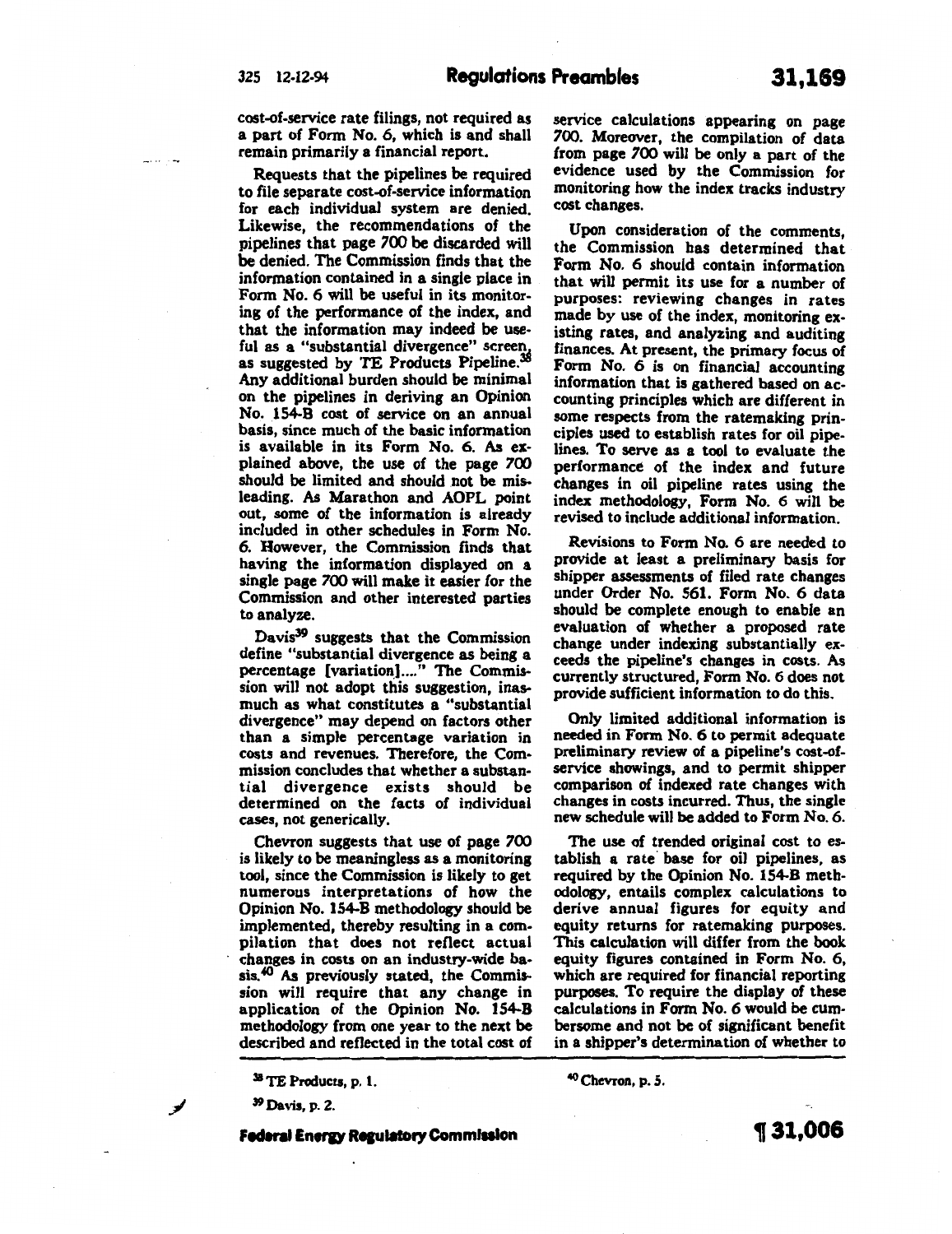protest a pipeline's indexed rate filing.<sup>41</sup> In any event, if a shipper protest results in a cost-of-service justification by the pipeline, the underlying calculations would be available.

The changes to Form No. 6 will be effective for reporting year 1995. The 1995 Form No. 6 must be filed on or before March 31, 1996. The new schedule appearing on page *700* therefore would not be required for Form No. 6 filings until March 31, 1996, for reporting year 1995. In the interim, a verified copy of this new schedule for calendar years 1993 and 1994 is required to be prepared separately and filed concurrently with the first indexed rate change filing made by a pipeline after January 1, 1995, or by March 31, 1995, whichever is earlier. For index rate change filings made early in 1995, complete data may not be available. In this instance, a 1994 schedule shall be prepared utilizing the most recently available data annualized for 1994. By March 31, 1995, a new 1994 schedule must be submitted, using the actual 1994 data.

This will provide shippers with the necessary information for an analysis of proposed indexed rate changes after January 1, 1995, the effective date of the regulations in Order No. 561. In addition, as discussed below, the information on this page will become part of the Commission's evaluation of the effectiveness of the index. Accordingly, the Commission will amend § 342.3(b) of the regulations to require a verified copy of a schedule containing the information contained on page 700 for calendar years 1993 and 1994 to be filed with the first indexed rate change filing made after January 1, 1995, or by March 31, 1995, whichever is earlier.

In Order No. 561, the Commission stated it would monitor the effectiveness of the index in tracking industry costs. These reviews will occur every five years, commencing July 1, 2000.42 Page 700, together with other information contained in Form No. 6, will permit the Commis-

41 For a discussion of the differences in the equity and equity return fisures contained in Form No. 6 and the use of those figures for ratemaking purposes under the Opinion No. 154-B methodology, see Supplemental Brief of AOPL filed in Docket No. RM93-11-000 on January 21, 1994, at pp. 11-12.

, **31,006** 

sion to use the Form No. 6 data to help fulfill this commitment. Since the Total Cost of Service, for example, is derived from all of the components of a pipeline's costs and capital properties, this figure, when used in conjunction with other Form No. 6 information, will provide details on general trends affecting each company.

#### B. *Other Revisions to Form No. 6*

Since the regulatory responsibility for oil pipelines was transferred to this Commission from the Interstate Commerce Commission in *1977,* only cosmetic changes have been made to Form No.6, other than the addition of a Statement of Cash Flows. In addition to the addition of Page 700, which is primarily designed to conform with Order No. 561, the Commission proposed in the NOPR other changes to make Form No. 6 a more useful report. As discussed below, some of the information proposed in the NOPR will not be required by this final rule.

AOPL and Marathon<sup>43</sup> argue that the information to be contained on pages 102-103, Corporate Control, is of no value to the Commission. However, in the Commission's view, it is necessary to have information about vertical control of the pipelines for proper rate regulation to ensure against improper cost shifting and for the purpose of analyzing property transactions between affiliates. The suggestion to delete this information is denied.

Ţ

AOPL and ARCO<sup>44</sup> argue that the information regarding officer salaries requested on page 104, Principal General Officers, is not needed by the Commission. On further reflection, the Commission agrees, and the changes. proposed to page 104 will not be adopted.

AOPL and Marathon<sup>45</sup> recommend that the information proposed on pages 230-231, Analysis of Federal Income & Other Taxes Deferred, and pages 108-109, Important Changes During the Year, be combined with pages 122-123, Notes to Financial Statements. AOPL also suggests that the information proposed for

<sup>42</sup> FERC Statutes and Regulations 130,985 (1993), at p. 30,947.

<sup>43</sup>AOPL, p. 18; Marathon, p. 3.

44 AOPL, pp. 18-19; ARCO, pp. 14-15.

45 AOPL, pp. 18-19; Marathon, p. 3.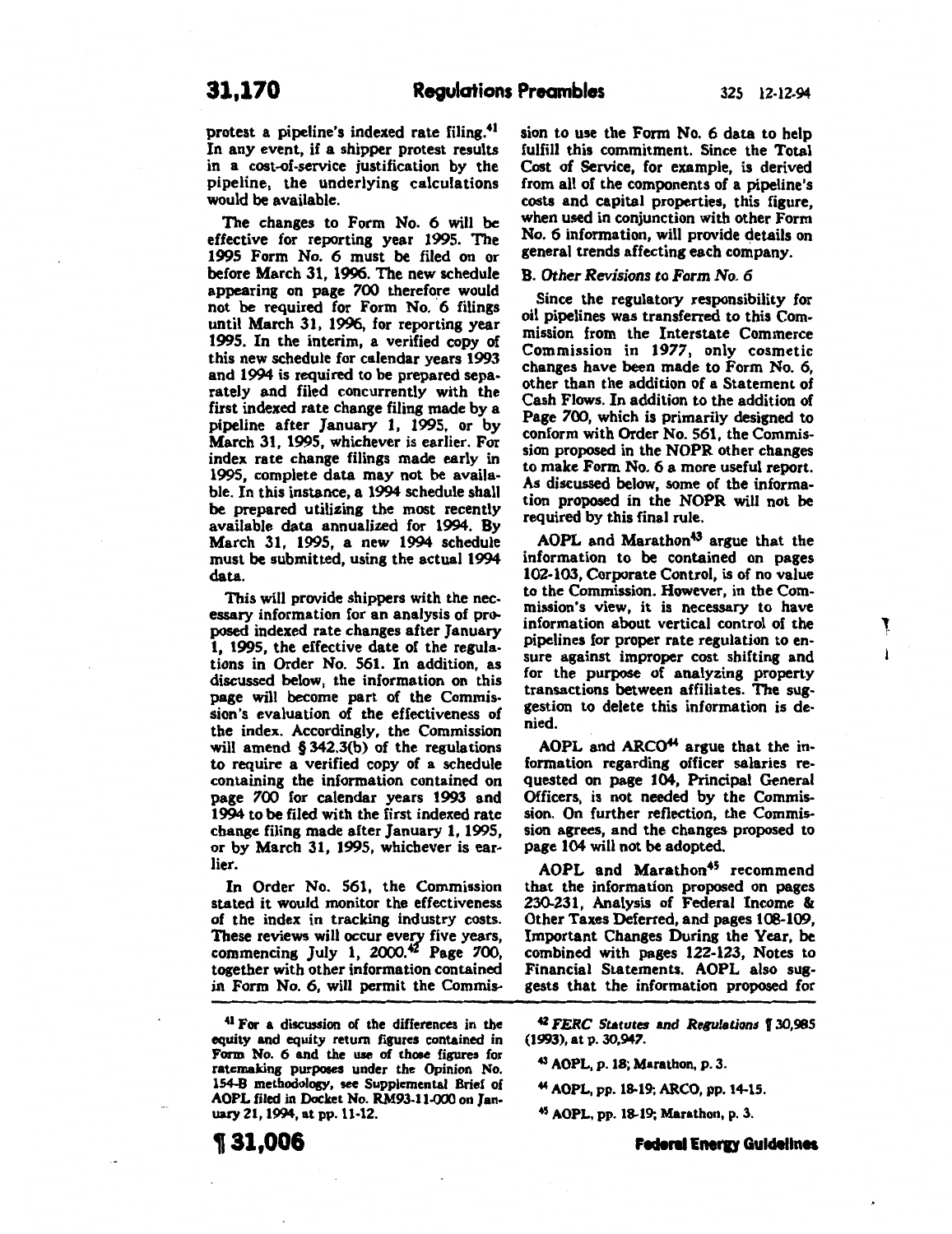collection by the NOPR on pages 230-231 should be limited to present GAAP reporting requirements. The Commission does not agree. As to AOPL's suggestion that the information required on pages 230-231 be presented in accordance with GAAP reporting requirements and combined with the Notes to Financial State-<br>ments, the Commission considers the deferred tax schedule on pages 230-231 to be a necessary supporting schedule to the financial statements. Although the notes to financial statements are the appropriate place to disclose significant financial effects on a company of recently enacted income tax laws and regulatory actions, the deferred tax schedule is designed to present details, using a uniform format, on each significant item which causes a temporary difference between taxable income and pretax accounting income. This schedule, like the Form No. 6 carrier property and operating expense account schedules, permits a detailed analysis of the various charges and credits which comprise the balances of the current and noncurrent deferred income tax assets and liabilities. The latter are presented in the financial statements only as a single asset or liability balance for current and noncurrent deferred income taxes. Moreover, the information contained on pages 108-109 may not be appropriate for notes to financial statements, such as properties added or changes to franchise rights. These pages are for reporting of different types of information than changes to the financial condition of the pipeline, even though they may impact the financial condition.

AOPL and Marathon<sup>46</sup> recommend that page 350, Employees and Their Compensation, be deleted. The Commission agrees, since the information as to salary expense is available in a different format elsewhere in Form No. 6.

Based on the comments received on the NOPR and review of the current schedules in Form No.6, the Commission will make several changes to the annual report for oil pipelines. To simplify the Form No. 6 data, the Commission will delete information not relevant to the Commission's regulatory responsibilities

*•1* Annual Report of Major Electric Utilities, Licensees. and Others.

**Federal Energy Regulatory Commission** 

under the ICA. The Commission will also modify certain Form No. 6 financial statements to a comparative format by requiring two years of data to enhance their usefulness and to conform the Form No. 6 data formats to the formats of FERC Form Nos. 1<sup>47</sup> and 2<sup>48</sup> (Form Nos. 1 and 2) for electric utilities and natural gas pipeline companies, respectively.

The Commission will change the format of several schedules to accommodate electronic filing and reporting requirements for Form No. 6 similar to that used for Form No. 1. When a rule adopting an electronic filing requirement is issued, electronic filing of Form No. 6 information, similar ·to that for Form No. 1, should reduce the reporting burden for both large and small pipelines. Financial information reported electronically should also aid the Commission in conducting reviews of the pipeline companies and the rates charged.

The Commission will eliminate unneeded schedules or individual data elements, and will modify certain schedules so they will contain more useful and relevant data. A sample copy of the revised pages in Form No. 6 are attached as Appendix B.

Other than as discussed above, the Commission is adopting the changes to Form No. 6 as proposed in the NOPR. The specific changes the Commission adopts are:

Page 102-Corporate Control Over Respondent

Some format modifications are made for electronic reporting purposes to better report vertical control of respondent from the immediate parent to ultimate controlling parent company.

Page 103--Companies Controlled by Respondent

This is a new schedule added as new page 103, similar to the schedules currently in Form Nos. 1 and 2, to report all subsidiaries directly controlled by a respondent.

#### Page 105-Directors

This schedule is modified to delete the instructions at the top of the page and

48 Annual Report of Natural Gas Companies.

<sup>46</sup>AOPL, p. 19; Marathon, p. 3.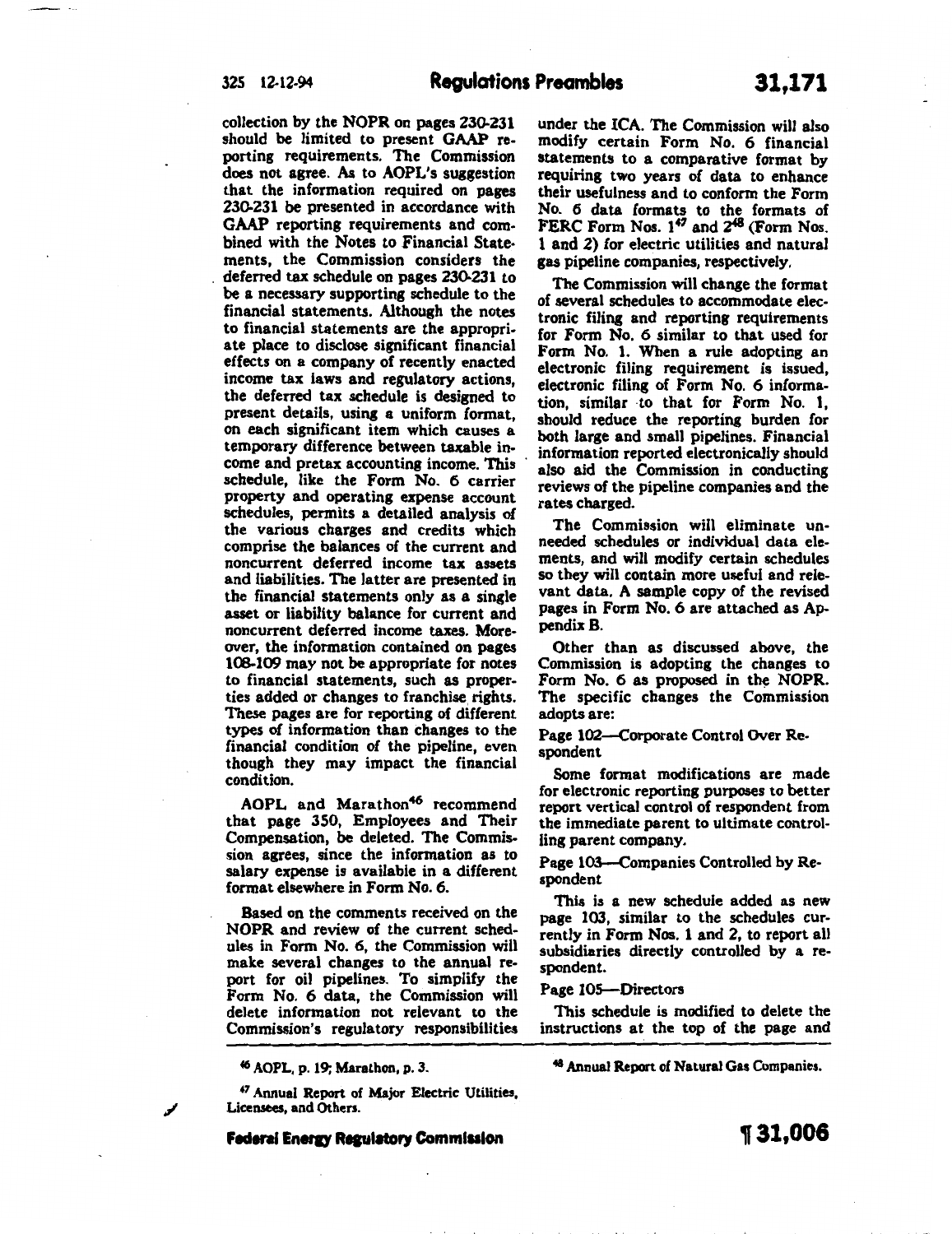information required at lines 21 through 23. The deleted material is replaced with similar instructions at the top of the schedule and "Title" is inserted in addition to "Name of Director" in column (a). This will make the format the same as Form Nos. 1 and 2.

Pages 106 and 107-Voting Powers of Security Holders

This schedule is deleted because it is not needed for Commission regulatory purposes.

Pages 108 and 109--Important Changes During the Year

The current format is replaced with instructions similar to Form Nos. 1 and 2.

Pages 110, 111 and 113-Comparative Balance Sheet Statement

Page 114-Income Statement

Page 118-Appropriated Retained Income

Page 119-Unappropriated Retained Income Statement

Pages 120 and 121-Statement of Cash Flows

The Commission has modified these financial statements to require that data be presented on a comparative basis (i.e., for two years) to enhance the usefulness of these financial statements. The Commission has deleted from page 119 the schedule showing Dividend Appropriations of Retained Income, because it is not needed for Commission regulatory purposes.

Page 117-Working Capital

This schedule is deleted because it is not needed for Commission regulatory purposes.

Pages 122 and 123--Notes to Financial Statements

The Commission has added new instructions which will require statements of a company's accounting practices and policies (with specific reference to such matters as income taxes, pensions, and post-retirement benefits); and significant matters concerning acquisitions and sales, significant contingencies, and liabilities existing at the end of the year, and other matters that will materially affect company operations.

**1131,006** 

Page 200-Receivables From Affiliated Companies

The reporting thresholds in Instruction No. 2 are raised from \$100,000 to \$500,000.

Page 201-General Instructions Concerning Schedules 202 - 205

The Commission has modified these instructions to conform with Form Nos. 1 and 2 by deleting the subclassifications presently required.

Pages 206 and 207-Other Investments

Pages 208 and 209-Securities, Advances and Other Intangibles Owned or Controlled Through Nonreporting Carrier and Noncarrier Subsidiaries

These schedules are deleted because they are not needed for Commission regulatory purposes.

Page 211-Instructions for Schedule 212-213

The Commission has modified the footnote to Instruction No.3 to require that a respondent identify the original cost of property purchased or sold. This information is useful in the analysis of carrier property transactions between oil pipeline companies. In addition, the reporting thresholds in Instruction Nos. 3 and 5 are raised from \$50,000 and \$100,000 to \$250,000 and \$500,000, respectively.

**1** 

Pages 218 and 219-Amortization Base and Reserve

The reporting thresholds in Instruction No. 4 are raised from \$10,000 to \$100,000.

Page 220-Noncarrier Property

The reporting thresholds in Instruction No. 2 are raised from \$100,000 to \$250,000.

Page 221-Other Deferred Charges

The reporting thresholds in the instruction are raised from \$100,000 to \$250,000.

Page 225-Payables to Affiliated Companies

The reporting thresholds in Instruction No. 2 and 3 are raised from \$100,000 to \$250,000.

Pages 230 and 231-Analysis of Federal Income and Other Taxes Deferred

The Commission has replaced the current reporting format with instructions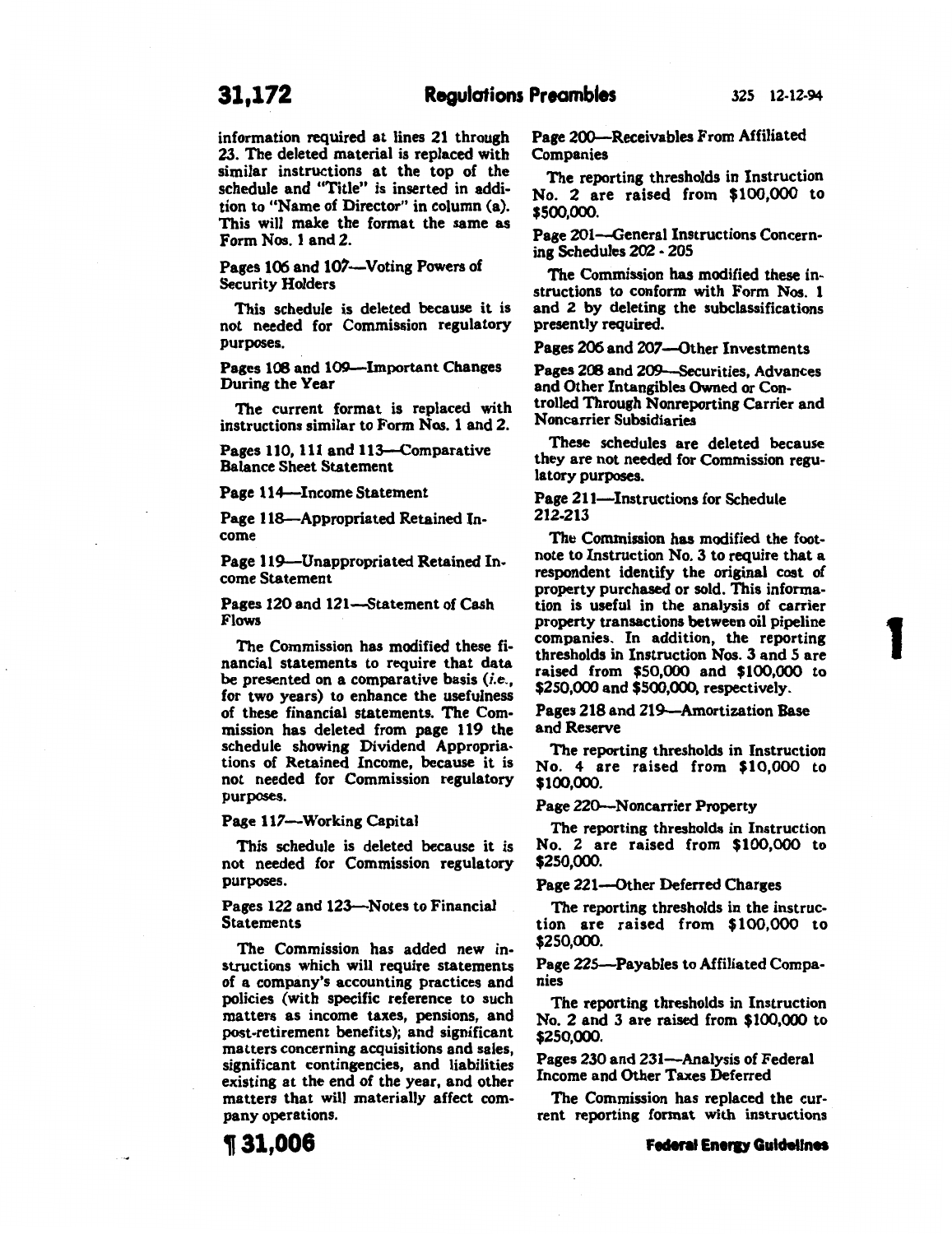Pages 250 and 251-Capital Stock

The current schedules are replaced with schedules and instructions similar to Form No.2.

Pages 302 through 304-Operating Expense Accounts

"Operating Ratio" at line 23 is deleted because it is not needed for Commission regulatory purposes.

Page 336-Interest and Dividend Income

The reference to Schedule pages 206 to 207 at line 2 is deleted because these pages are eliminated.

Page 337-Miscellaneous Items in Income and Retained Income Accounts for · the Year

The reporting thresholds in Instruction No. 2 are raised from \$100,000 to \$250,000.

Page 351-Payments for Services Rendered by Other Than Employees.

The reporting thresholds in Instruction No. 1 are raised from \$30,000 to \$100,000.

Finally, since the Commission has deferred the requirement that oil pipelines file Form No. 6 on an electronic medium, in addition to paper filing, § 385.2011 of Part 385 of Title 18 of the Code of Federal Regulations will not be changed as proposed in the NOPR at this time. The Commission will issue a final rule on this subject at an appropriate time.

#### VI. Depreciation

A. *Discussion of Comments* 

In Order No. 561, the Commission stated that it would be the pipelines' responsibility in the future to perform depreciation studies to establish revised depreciation rates for oil pipelines. The Commission further stated that the specific requirements for such studies would be developed in this proceeding.<sup>49</sup> In the NOPR, the Commission proposed a new Part 347 to its regulations, encompassing the information required to be submitted by oil pipeline companies to establish revised depreciation rates.

<sup>49</sup>*FERC Statutes and Replations* f 30,985 (1993), at pp. 30,967-8.

so Davis, p. 2.

**Federal Energy Regulatory Commission** 

Several commentors provided comments concerning the process for the es-<br>tablishment and/or changing of tablishment and/or depreciation rates for common carrier property. Based upon a review of these comments, several modifications will be made to the regulations as proposed in the NOPR.

One commentor<sup>50</sup> suggested that the transmittal letter, which submits a request for new or changed depreciation rates, only be filed with the Commission and not sent to all shippers and subscribers. The Commission disagrees. It will continue to require the transmittal letter to be sent to all shippers and subscribers. Depreciation rates as set or as subsequently modified can have a considerable effect on a pipeline's rates; and as such, shippers need to be kept informed as to when the rates are being requested to be established or changed. As Davis states, "To apprise shippers and subscribers of the change in the depreciation rate is alerting them that a forthcoming rate change could be challenged on the basis of the rate of depreciation."SI If a change in the tariff rate is requested resulting from an approved change in the underlying depreciation rates, then protests filed because of a lack of adequate information about the change in depreciation rates could be prevented.

Modifications to the proposed regulations (18 CFR 347.1) which delineate the information which should be filed when seeking to establish or change depreciation rates have been requested by several commentors.<sup>52</sup> As to those claims that certain data are not available, the Commission has provided in § 347.1(e) for consideration of individual circumstances. Section 347.1(e) states, in part:

Modifications, additions, and *deletions to these data elements should be made to reflect the individual circumstances*  of the carrier's properties and operations. [emphasis added]

This statement allows for the modification of the data elements for individual pipelines to account for, among other things, information which is not available to the pipeline. Therefore, a pipeline which does not have up-to-date engineer-

<sup>51</sup>*Id ..* 

52 Davis, Marathon, and AOPL.

**1f 31,006**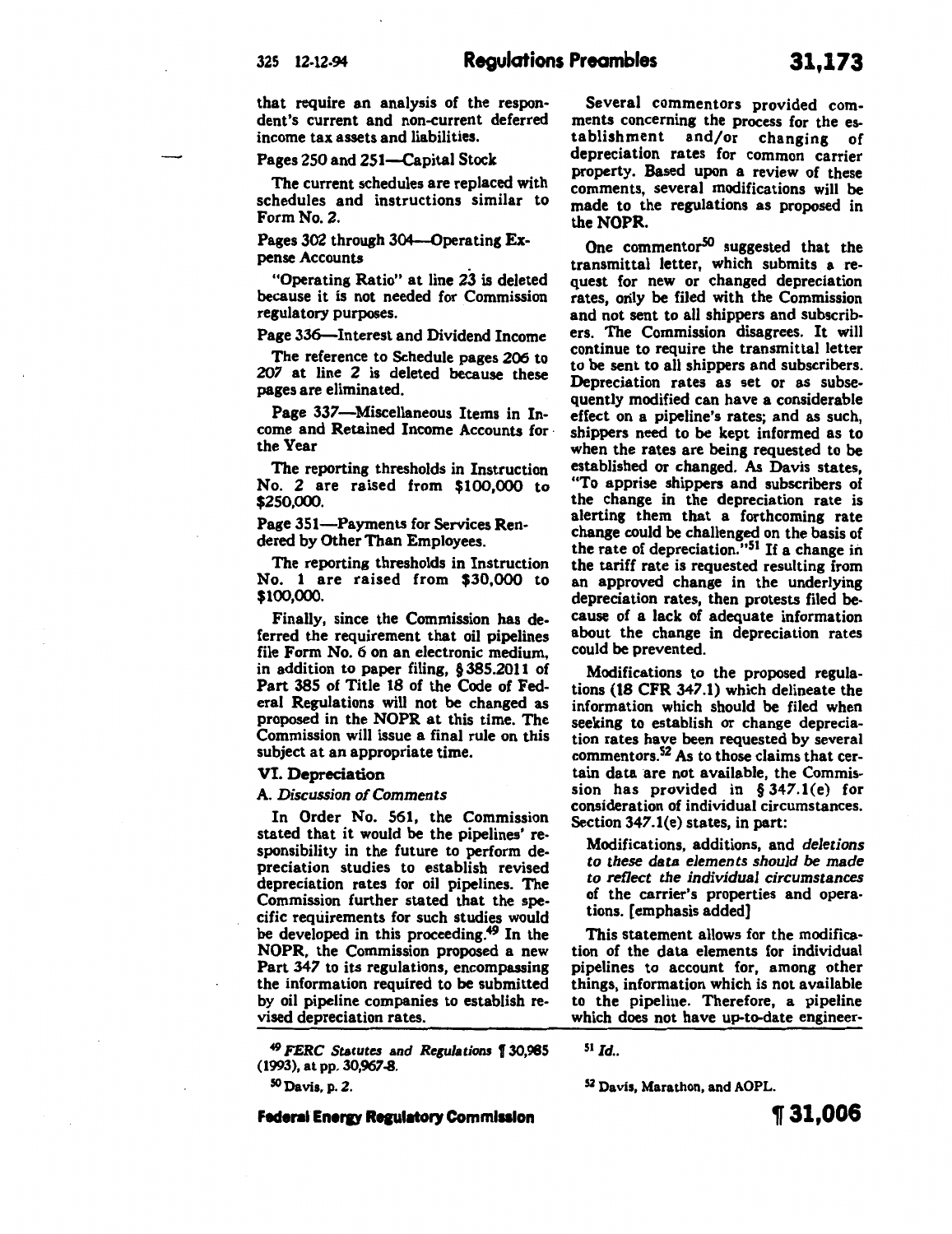l

 $\mathbf{I}$ 

ing maps53 could submit "simplified maps or drawings that contain such information...." Where information is not available, that data element may be omitted by simply stating that the information is not available.

The comments concerning oil field reserve and production information<sup>54</sup> are well taken and that portion of the regulations  $[18 \text{ CFR } 347.1(e)(5)(ix)]$  is modified from that previously proposed to require only that the pipeline disclose the fields or areas from which crude oil is obtained.

Similarly, the comments concerning the proprietary nature of individual shipper information are also well taken.<sup>55</sup> The portion of the proposed regulations in 18 CFR 347.1(e)(vi) is modified to require that pipelines supply only a list of shipments and their associated receipt points, delivery points, and volumes for the most current year. Such information shall be provided in such a format to prevent disclosure of information which would violate the ICA.

Further, as requested by AOPL,<sup>56</sup> all information submitted pursuant to 18 CFR 347.1 will be publicly available unless specific confidential treatment is sought by the filing carrier.

#### B. *Depreciation Regulations Adopted*

Other than as discussed above, the Commission is adopting depreciation regulations as proposed in the NOPR. The Commission adopts the following regulations as new Part 347 of the Commission's regulations, which requires the following information to be filed by oil pipeline companies to justify a request for either new or changed carrier account depreciation rates:

a. A brief summary of the general principles on which the proposed depreciation rates are based (e.g., why the economic life of the pipeline section is less than the physical life).

b. An explanation of the organization, ownership, and operation of the pipeline.

c. A table of the proposed depreciation rates by primary carrier account.

53 See Davis, pp. 3-4.

54 Davis, pp. 4-5, Marathon, pp. *S-6,* and AOPL, pp. 4041.

55 Davis, p. 4; AOPL, pp. 41-42.

<sup>56</sup>AOPL, p. 40, n.69.

d. An explanation of the average remaining life on a physical basis and on an economic basis.

e. The following specific background data would be submitted concurrently with any request for new or changed property account depreciation rates for oil pipelines:57

(1) Up-to-date engineering maps of the pipeline including the location of all gathering facilities, trunkline facilities, terminals, interconnections with other pipeline systems, and interconnections with refineries/plants. These maps must indicate the direction of flow.

(2) A brief description of the pipeline's operations and an estimate of any major near-term additions or retirements including the estimated costs, location, reason, and probable year of transaction.

(3) The present depreciation rates being used, by account.

(4) For the most current year available and for the two prior years, a breakdown of the throughput (by type of product, if applicable) received from each source (e.g., name of well, pipeline company) at each receipt point and throughput delivered at each delivery point.

(5) The daily average throughput (in barrels per day) and the actual average capacity (in barrels per day) for the most current year, by line section.

(6) A list of shipments and their associated receipt points, delivery points, and volumes (in barrels) by type of product (where applicable) for the most current year.

(7) For each primary carrier account, the latest month's book balances for gross plant and accumulated reserve for depreciation.

(8) An estimate of the remaining life of the system (both gathering and trunk lines) including the basis for the estimate.

(9) For crude oil, a list of the fields or areas from which crude oil is obtained.

(10) If the proposed depreciation rate adjustment is based on the remaining

57 All of the information listed here may not be appropriate and thus could be omitted from the filing. For example, if the pipeline carries only crude oil, information requested concerning petroleum products would not be needed.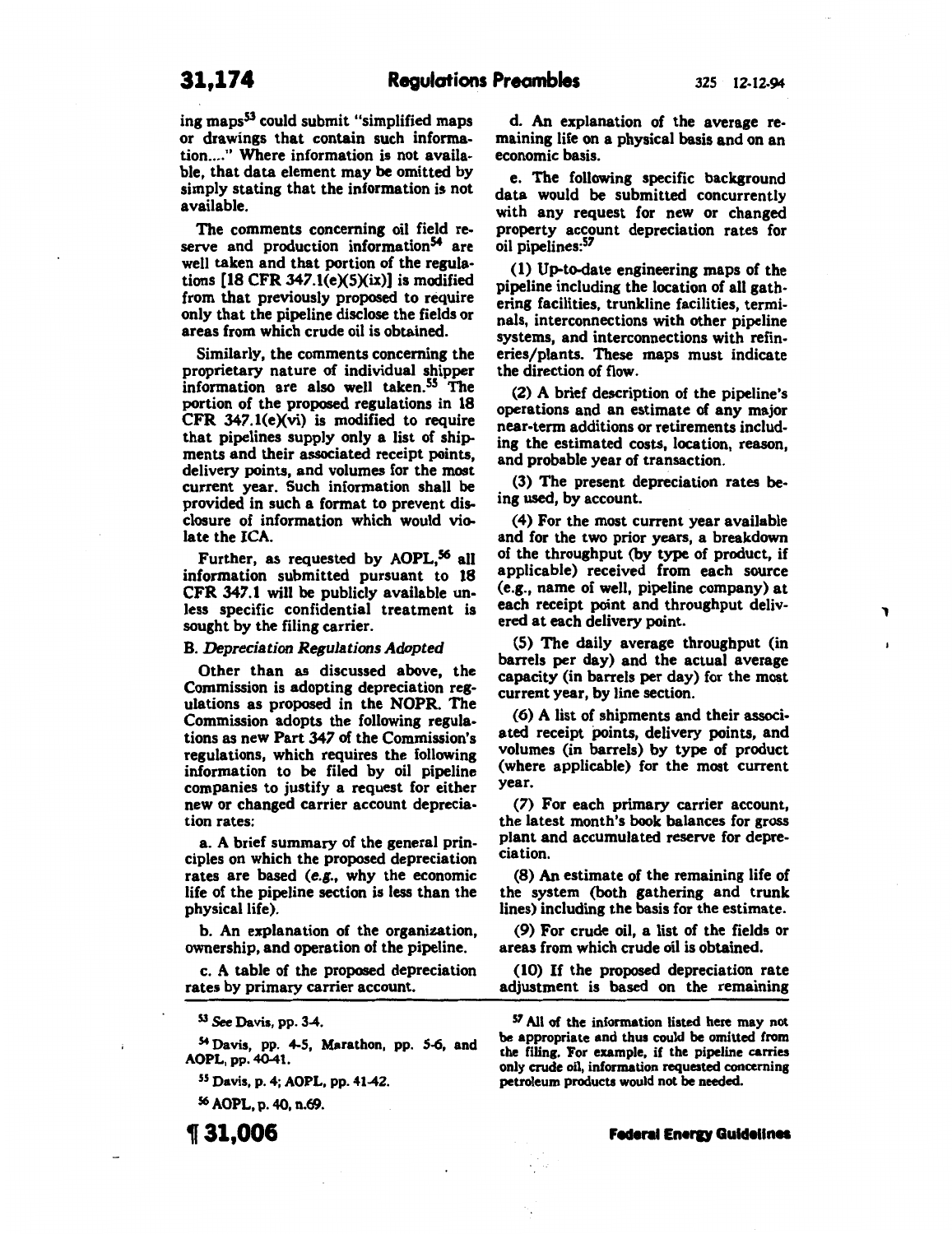physical life of the properties, the Service Life Data Form (FERC Form No. 73) through the most current year. This may only require an updating from the last year for which information was filed with the Commission.

(11) Estimated salvage value of properties by primary carrier account.

An oil pipeline company is required to provide this, and any other information it deems pertinent, in sufficient detail to fully explain and justify its proposed rates. Any modifications, additions, and deletions to these data elements should only be made to reflect the individual circumstances of the pipeline's properties and operations, and must be accompanied by a full explanation of why the modifications, additions, or deletions are being made.

#### VII. Other Issues

In addition to the issues discussed above, certain other issues were raised by the commenters. The TAPS Carriers seek clarification on whether they must file page 700 of Form No. 6 in their annual reports. For consistency, the Commission will require that page 700 be included in the Form No.6 filing, but the information required need not be submitted by those entities excluded, for ratemaking purposes, from the Act of 1992.<sup>58</sup> Page 700, as indicated above, is a tool to assist in the analysis of rate changes and cost changes brought about by the rate methodologies of Order No. 561, which was issued to conform with the Act of 1992. Since certain entities, such as the TAPS Carriers, are excluded from its provisions, no useful purpose would be served by having the exempted entities submit the information required on page 700.

Chevron objects to the use of a test year comprised of nine months of known and measurable changes after the last month of available actual experience utilized in a cost-of-service rate filing. It argues that the Commission's natural gas regulations, which have the same nine-month period "factors into the nine-month adjustment

*<sup>60</sup>*Chevron, p. *7.* 

**Federal Energy Regulatory Commission** 

period the fact that the gas pipeline's rate filing will be protested by its customers and suspended by the Commission for the statutory five-month period." It asserts that oil pipeline rates are typically suspended for only one day, and by allowing the full nine-month period, the pipeline may recover costs five months before the costs are incurred.<sup>59</sup> Chevron suggests that the Commission not allow changes that occur outside a three-month period, or which do not take place before the rate goes into effect, whichever is later.<sup>60</sup> The Commission will not adopt this proposed change. The nine months of known and measurable changes applied to the base period to arrive at the test period is a method long established and utilized in natural gas pipeline regulation. The ninemonth period is appropriate in establishing rates which are prospective in nature and which will be in effect into the future. Only "known and measurable" changes are properly allowed to be included. By including these changes, the resulting test period correctly reflects the best projection of the actual circumstances which will be in effect under which the proposed rates of the pipeline are filed. Moreover, there is no basis for Chevron's suggestion that the nine-month period factors into account a five-month suspension period, especially as  $§$  154.63(e)(2)(i) provides for a test period up to nine months beyond the date of filing.

## VIII. Environmental Analysis

Commission regulations require that an environmental assessment or an environmental impact statement be prepared for Commission action that may have a significant adverse effect on the human environment.<sup>61</sup> The Commission vironment.<sup>61</sup> categorically excludes certain actions from this requirement as not having a significant effect on the human environment.<sup>62</sup> No environmental consideration is necessary for the promulgation of a rule that does not substantially change the effect of the regulation being amended, or that involves the gathering, analysis, and dissemination of information, or the re-

<sup>58</sup> Section 1804(2XB) of the Act of 1992 excludes from the provisions of the Act, for ratemaking purposes, TAPS and any pipeline delivering oil directly or indirectly to TAPS.

<sup>&</sup>lt;sup>59</sup> Chevron, p. 6

<sup>61</sup> Regulations Implementing the National Environmental Policy Act, 52 FR *47897* (Dec. 17, 1987); *FERC Statutes* and *Regulations, Regulations Preambles 1986-1990,* f 30,783 (1987).

<sup>6</sup>Z 18 CFR § 380.4.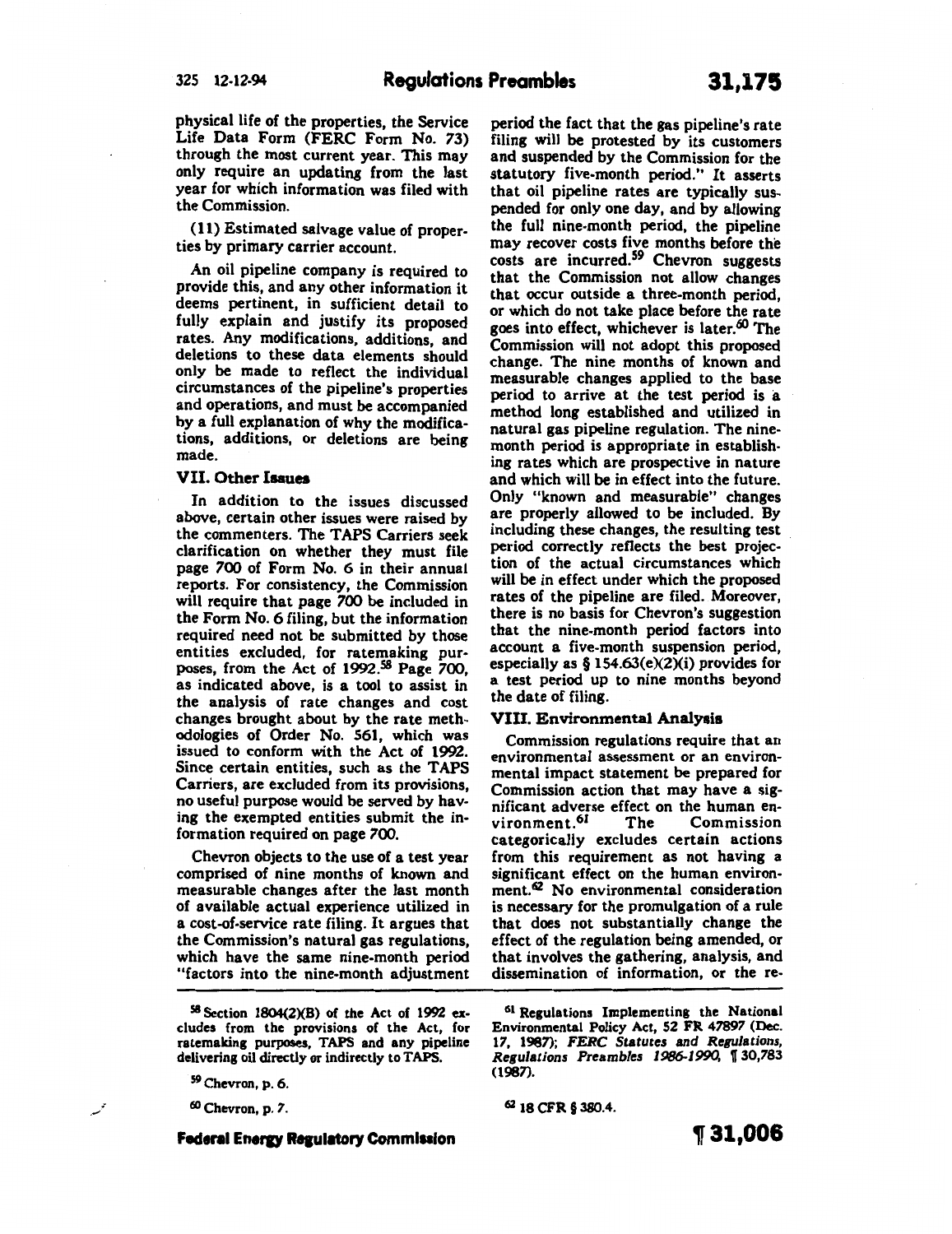view of oil pipeline rate filings.63 Because this final rule involves only these matters, no environmental consideration is necessary.

# IX. Regulatory Flexibility Act Certifi· cation

The Regulatory Flexibility Act<sup>64</sup> generally requires the Commission to describe the impact that a rule would have on small entities or to certify that the rule will not have a significant economic impact on a substantial number of small entities. An analysis is not required if a rule will not have such an impact.<sup>65</sup>

Pursuant to section 60S(b), the Commission certifies that the rules and amendments will not have a significant impact on a substantial number of small entities. The pipelines subject to this rule are not small entities.

# X. Information Collection Requirements

The Office of Management and Budget's (OMB) regulations at p. 5 CFR 1320.14 (footnote) require that OMB approve certain information and recordkeeping requirements imposed by an agency. The information collection requirements in this final rule are contained in FERC-6 "Annual Report of Oil Pipeline Companies" (1902-0022) and FERC-550 "Oil Pipeline Rates: Tariff Filings" (1902-0089).

The Commission uses the data collected in these information requirements to carry out its regulatory responsibilities pursuant to the Interstate Commerce Act (ICA), the Act of 1992, and delegations to the Commission from the Secretary of Energy. The Commission's Office of Pipeline Regulation uses the data for the analysis of all rates, fares, or charges demanded, charged, or collected by any pipeline common carrier in connection with the transportation of petroleum and petroleum products and also as a basis for determining just and reasonable rates that should be charged by the regulated pipeline company.

The Office of Economic Policy uses the data in its functions relating to the administration of the ICA and the Act of 992 · The Commission's Office of Chief Accountant uses the data collected in

131,006

Form No. 6 to carry out its compliance audits and for continuous review of the financial conditions of regulated companies.

Because of the proposed revisions to both FERC-550 and Form No. 6, and the expected reduction in public reporting burden of the latter, the Commission is submitting a copy of the final rule to OMB for its review and approval. Interested persons may obtain information on these reporting requirements by contacting the Federal Energy Regulatory Commission, 941 North Capitol Street, NE,<br>Washington, DC 20426 [Attention: Michael Miller, Information Services Division,  $(202)$  208-1415]. Comments on the requirements of this rule can be sent to the Office of Information and Regulatory Affairs of OMB (Attention: Desk Officer for Federal Energy Regulatory Commission), Washington, D.C. 20503, FAX: (202)395-5 167.

# IX. Effective Datea

This final rule will be effective January 1, 1995.

Liat of Subjecta in 18 CPR Parte 342, 346, and 347

Pipelines, Reporting and recordkeeping requirements.

By the Commission.

Loia D. CaaheU,

*Secretary.* 

#### Appendix A

*Comments Received* 

Alaska, State of (Alaska)

Alberta Department of Energy (Alberta)

Association of Oil Pipelines (AOPL)

ARCO Pipe Line Company and Four Comers Pipe Line Company (ARCO)

Buckeye Pipe Line Company, L.P. (Buckeye)

Chevron U.S.A. Products Company (Chevron)

Davis, Glenn E. (Davis)

Indicated TAPS Carriers and Kuparuk Transportation Company (TAPS Carriers)

<sup>65</sup>*S* U.S.C. §60S(b).

<sup>61 18</sup> CFR <sup>f</sup>380.4(a). 61 *s* u.s.c. f 1601-612.